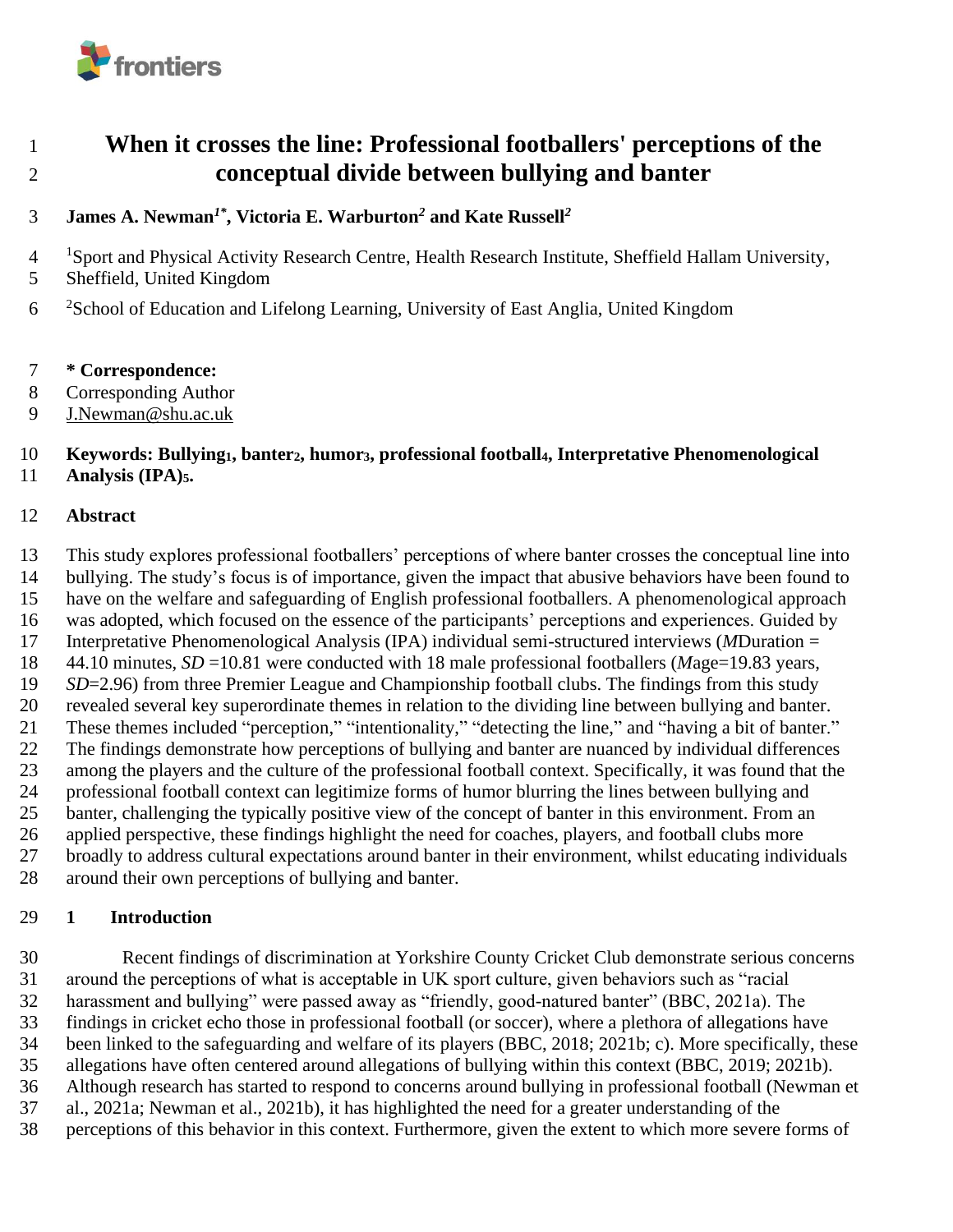- banter can be normalized in professional football (Parker, 2006), it is important to explore when this
- behavior crosses the line into bullying.

 A potential explanation for limitations in understanding around bullying, as well as banter, revolves around the conceptualization of these terms in sport. Currently, research tends to favor Olewus' (1993, p.8) much cited definition (Volk et al., 2014) that bullying is "an intentional, negative action which inflicts injury and discomfort on another." Olewus' (1993) definition also highlights an imbalance of power whereby an individual finds it difficult to defend themselves. Given football's position as a profession, it feels noteworthy to state that workplace research echoes this view of bullying, whilst also outlining the persistent nature of this behavior and the inherent power differentials between the bully and victim (Sischka et al., 2021). In contrast, though significant efforts have gone into defining bullying, much less work has been invested in defining banter. To date, banter has been described as an interaction which serves to improve relationships (Dynel, 2008). Although this behavior can be aggressive, banter is seen to be challenging, yet playful, and generally occurs between friends (Steer et al., 2020). From a definitional stance, it appears that bullying and banter are clearly separate concepts. Though findings in professional football demonstrate concerns that banter may be more severe in this context, with players legitimizing various verbal and relational bullying through this term (Newman et al., 2021b). This may create ambiguity around the degree to which banter is separate from bullying. In part, this ambiguity may be reinforced by professional football's 'hidden curriculum' which teaches players they need to put up with bullying as a show of their masculine worth (Cushion and Jones, 2014). In this light, it is potentially unsurprising that welfare and safeguarding issues may be present in professional football. These issues may also be compounded by whether bullying is viewed from the victim's or perpetrator's perspective (Kowalski, 2000) within professional football. It is important to highlight that perpetrators, for example, often view their behaviors as more benign, humorous, and less severe than their victims.

 As a response to issues in practice with understanding terms such as bullying, researchers have sought to develop models which conceptualize this behavior. Within the sporting literature examples of such models remain relatively sparse, though Stirling's (2009) conceptual framework of maltreatment in sport provides a guide. This model illustrates how maltreatment can be categorized into two forms: relational and non-relational, depending on whether this maltreatment occurs within the context of a "critical relationship" or not. A critical relationship is determined by whether it has significant influence over an individual's sense of safety trust, and fulfillment of needs, with examples in sport including athletes' relationships with their parents and coaches (Stirling, 2009). According to Stirling, bullying acts as a form of non-relational maltreatment because it occurs in the context of a 'non-critical' peer-to-peer relationship, due to the bully not being in an official position of authority over the victim. This is contrasted with abuse which is the result of a 'critical relationship' situation where one figure is in a position of authority, such as a coach. While this model supports our understanding of bullying in sport, subsequent research has highlighted potential issues with how some terms within the model are conceptualized. For example, in both sport and the wider workplace, bullying has been found to emerge in the context of a "critical relationship" due to the behavior of those in formal positions of power such as coaches and supervisors (Hershcovis, 2011; Newman et al., 2021b). Moreover, Stirling's (2009) conceptual framework was not extended to concepts such as banter, which in its 'bad' form has been found to have the same repetitive, harmful hallmarks of bullying (Steer et al., 2020). Therefore, it would appear that research may be warranted to explore this "grey area of interpretation" around bullying and banter (Steer et al., 2020), specifically in cultures which legitimize derogatory forms of banter such as professional football (Parker, 2006).

 In relation to derogatory behavior, it is worth noting that findings in sport illustrate a culture whereby abusive and bullying practices are normalized (Alexander et al., 2011; Papaefstathiou et al.,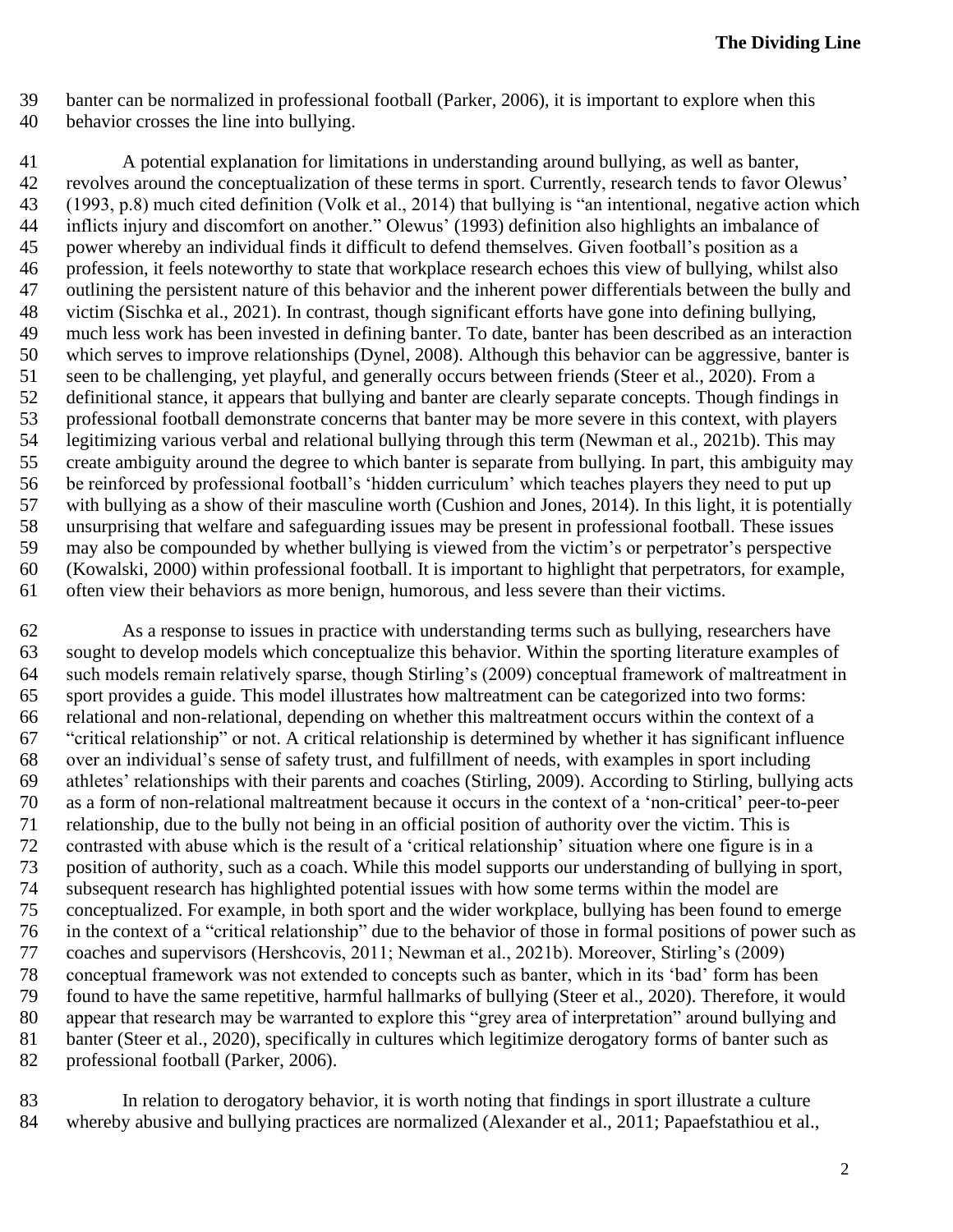2013). Within professional football, abusive and intimidatory behaviors are commonplace (Kelly and Waddington, 2006), whilst bullying is often "celebrated" as a show of an individual's masculine worth (Parker, 2006). Set within this context, it highlights the potential for welfare and safeguarding issues to occur in football. In response to this, the English Football Association (FA) sought to address these cultural issues by commissioning research around child protection (Brackenridge et al., 2004) through to the implementation of a network of Designated Safeguarding Officers (DSO; The FA, 2021). While these have been encouraging steps, the reported cases of bullying within professional football (e.g., BBC, 2019; 2021a) appear to demonstrate a preference remains to adhere to the 'sport ethic', which prioritizes performance over wellbeing (Hughes and Coakley, 1991). Furthermore, cultured beliefs in sport that performance is based on mental toughness, resilience, and perseverance (Kerr and Stirling, 2019), may also mean that player welfare around aspects such as bullying and banter is not considered to the extent it should be.

 In addition, various limitations in sports' safeguarding systems against bullying and more severe forms of banter appear to be evident. While important safeguarding work has been targeted at children, strategies in this area do not tend to focus on participants over the age of 18 (Rhind et al., 2015). This is problematic as allegations of bullying have been linked to under 23 team professional football players (BBC, 2019). These allegations reflect systemic issues around the safety, wellbeing, and welfare of football's participants highlighted within the UK's "Duty of Care in Sport" report (Grey-Thompson, 2017). Such allegations also suggest that Grey-Thompson (2017) recommendations for sports various stakeholders (e.g., coaches, parents, clubs, national governing bodies) to care for athletes are still not being fully implemented. To compound this, research has shown even individuals who may be expected to inform, educate and address wrongdoing such as sport psychologists, have been found to only possess a moderate understanding of safeguarding policies (Kerr and Stirling, 2019).

 Overall the findings suggest that issues around bullying and a lack of awareness around when banter becomes inappropriate may result from the organizational culture of the sport, coupled with a lack of education of the various stakeholders in this context (Owusu-Sekyere and Gervis, 2016). It is apparent that despite some initial findings from coaches around how these terms may be separated, these stakeholders play a significant role in inadvertently blurring the lines between these behaviors, shifting the borderlines around what is acceptable behavior (Kerr et al., 2016; Newman et al., 2021a). These shifts are already problematic in terms of protecting footballers' welfare, given that banter has been found to mask discriminatory behavior such as racism and homophobia (Adams et al., 2010; Hylton, 2018). The consequence is that this may feed a discourse among footballers where bullying and banter are used interchangeably and the conceptual divide between the two is unclear (Newman et al., 2021b). As a result, the potentially prosocial aspects of banter in sport may be lost and a more severe version of this behavior is enacted. To lose this potentially more "inclusive" form of banter, may be unfortunate as banter has been found to be central to male friendships in sport, fostering a sense of community and solidarity, whilst increasing cohesion and bonding (Wagstaff et al., 2017; Lawless and Magrath, 2021)

 Thus, it is apparent that further work is needed to establish how professional footballers conceptualize bullying and banter and specifically the convergence and divergence in these concepts given the degree to which players discuss them interchangeably (Newman et al., 2021b). Moreover, by exploring the degree to which bullying and banter are perceived as distinct (or not), there is the potential to extend research which has shown that the a grey area between these concepts, leads to misinterpretation (Steer et al., 2020). Finally, given the variety of views expressed by coaches in relation to banter and how this may be distinguished from bullying (Newman et al., 2021a), it is important to explore whether players' perceptions are equally mixed. Exploring these perceptions offers the potential to develop understanding which may safeguard players against bullying and more problematic forms of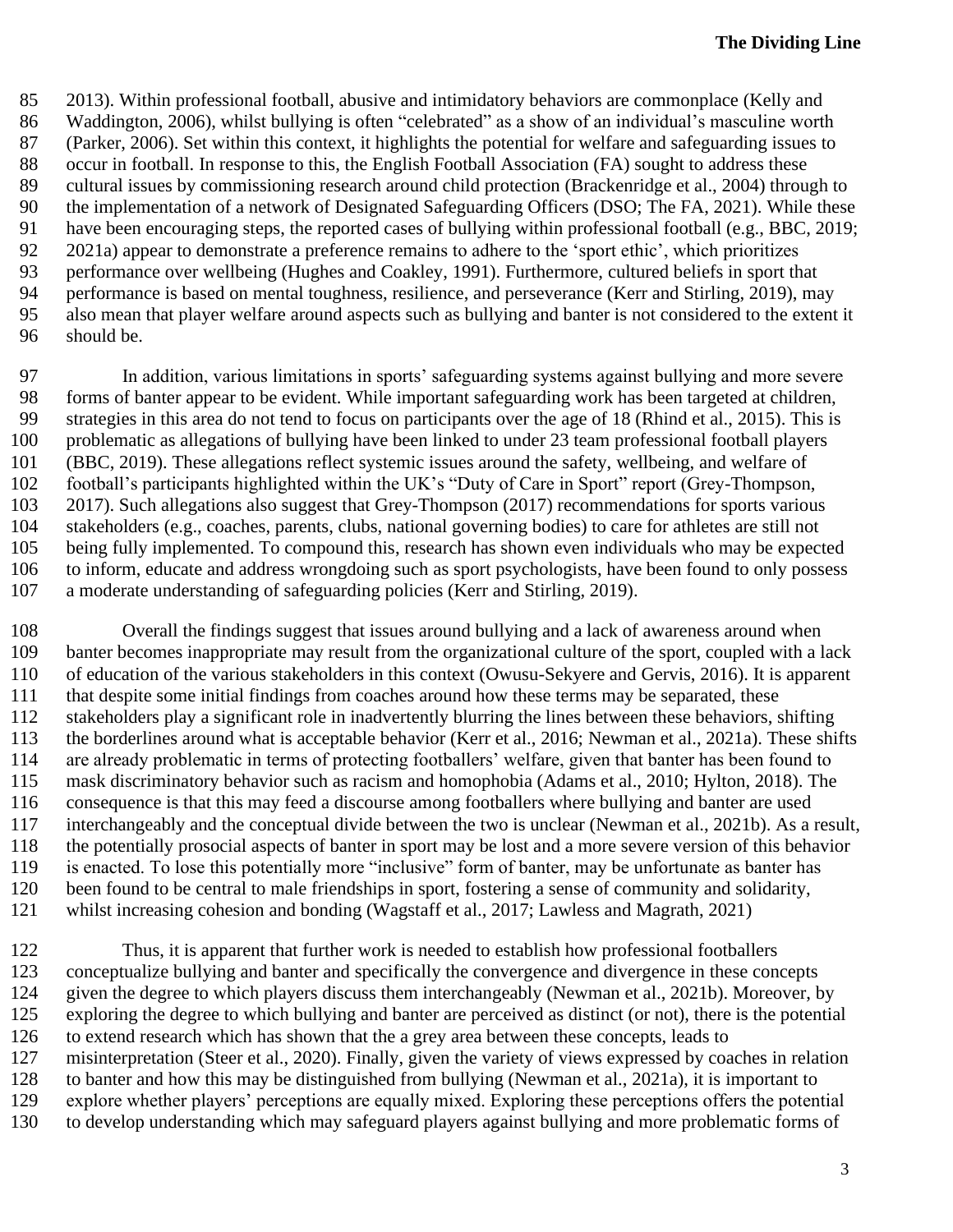- banter. Concurrently this may also provide an opportunity to work with professional footballers, to
- develop their critical awareness of bullying and banter in professional football to enable long-term
- positive behavioral change.

 Therefore, due to uncertainty around how professional footballers conceptualize bullying and banter the present study sought to explore the dividing line between these concepts. Specifically, the study aimed to explore players' perceptions of these concepts and their views around the point at which banter crosses the line into bullying. Moreover, the present study set out to explore how bullying and banter were framed in the professional football context.

#### **2 Materials and Methods**

This study was part of a larger research project which explored bullying within professional football.<sup>1</sup> 

#### **2.1 Research Design**

 The present study adopted a qualitative, cross-sectional, semi-structured interview design that was guided by the principles of Interpretative Phenomenological Analysis (IPA, Dwyer et al., 2019). IPA was regarded as the ideal approach to address the study's aims, given its focus on how the person (e.g., players) makes sense of their experiences (Larkin et al., 2011) of bullying and banter in the context of professional football. Here both the researcher and participant were engaged in a "double hermeneutic" in order to make sense of the player's lifeworld (Dwyer et al., 2019). Furthermore, IPA was appropriate for addressing the taken-for-granted assumptions of professional football, whilst offering a detailed, nuanced analysis of bullying and banter (Newman et al., 2021a). By focusing on these nuances, the present study unearthed convergences and divergences within and across the participants' accounts, maintaining the idiographic commitment of IPA (Smith et al., 2009). In addition, by exploring the conceptual divide between bullying and banter within professional football, the study was also consistent with the "contextualist" position of IPA (Larkin et al., 2006).

#### **2.2 Participants**

 Professional football was selected as the context for the present study due to the potential severity of banter, as well as celebration of bullying in this environment (Parker, 2006; Newman et al., 2021a). On this basis, it was felt that exploring the conceptual divide (e.g., the point at which one behavior is viewed as crossing into another) between bullying and banter was imperative to help safeguard the future welfare of those within football. Participants were recruited from three professional football clubs in the English Premier League and Championship divisions. In accordance with IPA guidelines (Smith, 2016), a purposive sampling strategy was utilized to identify a homogenous sample of eighteen male professional 162 footballers ( $M = 19.83$ ,  $SD = 2.96$ , range = 18-31 years). The sample size was consistent with previous research identified as displaying good practice of IPA in sport (McDonough et al., 2011; Smith, 2016). Players were formally contracted to their club and had between 2 to 14 years of experience as a

professional. Table 1 provides an overview of the participants' demographic characteristics.

 To date a previous research article focusing on conceptualizing bullying in football has been published from this research project (Newman, J.A., Warburton, V.E., and Russell, K. (2021b). Conceptualizing bullying in adult professional football: A phenomenological exploration. *Psychology of Sport and Exercise***,** 101883. [https://doi.org/10.1016/j.psychsport.2021.101883\)](https://doi.org/10.1016/j.psychsport.2021.101883) and a further paper is under review. The data presented in the present study are unique from this previously published/submitted research, as is the focus of this work.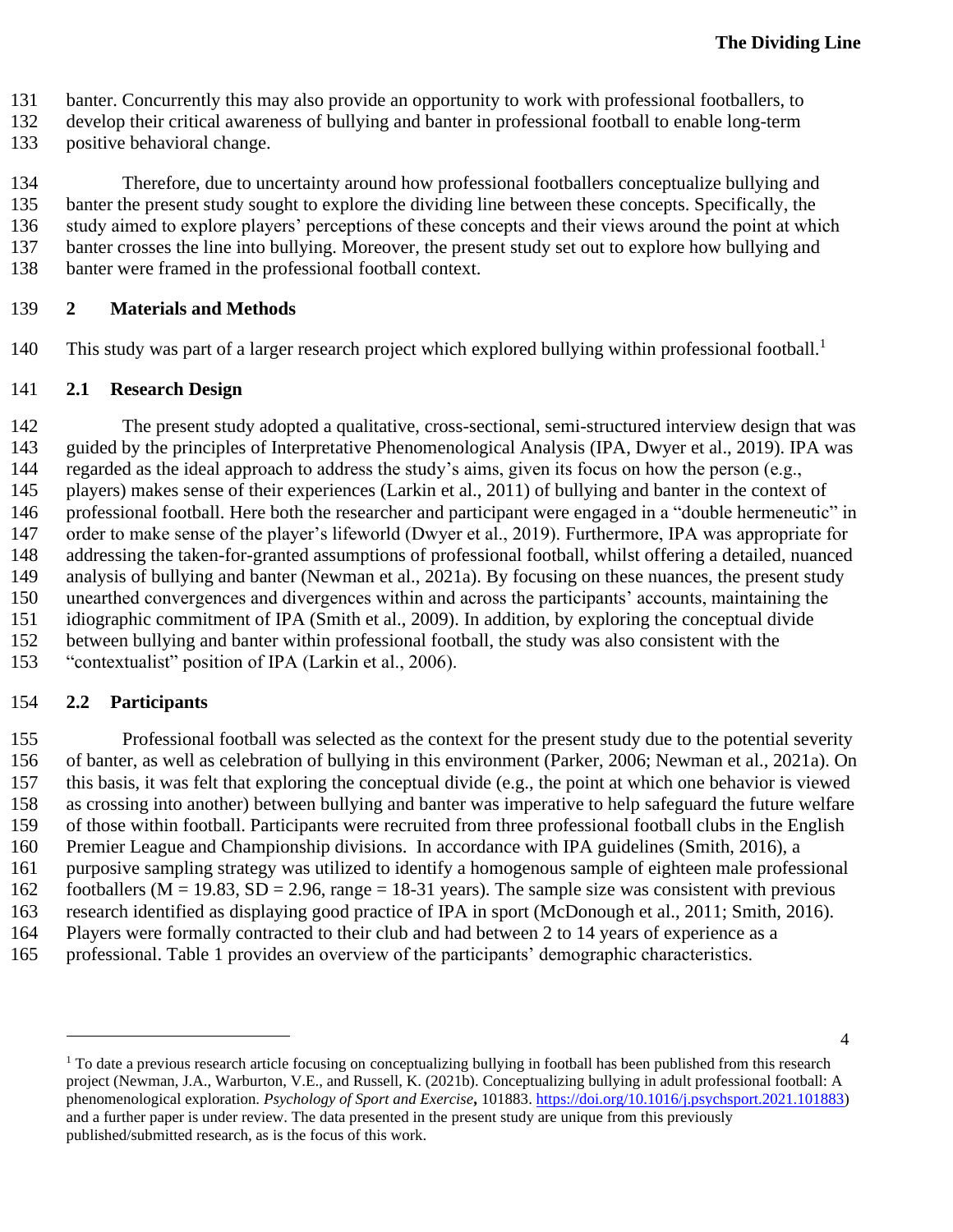#### **2.3 Procedure**

 Following institutional ethical approval, a range of potential gatekeepers were contacted to identify which English professional football clubs were willing to take part in the study. These gatekeepers were sports science and medical staff who provided support to the players but who were not responsible for their selection to the team. Once gatekeepers indicated that clubs were willing to take part, a briefing meeting was held with players who were interested in participating. After this, participants who agreed, were supplied with an information sheet and completed consent forms.

 The interview guide was developed and refined in accordance with best practice guidelines for IPA research within the sporting context, such that it provided a stimulus to get the participants talking, yet it was used flexibly throughout as it could not be predicted what each participant would say (Smith, 2016). Specifically, the guide was driven by the phenomenological commitment to meaning-making, with key questions being used as the basis for starting the discussion with the players (e.g., "can you tell me what banter in football is?", "how do you recognize when it is banter rather than bullying?"). Where appropriate probing techniques (e.g., "can you tell me more about that?") were used to explicate the question (Dwyer et al., 2019). Piloting of the initial interview guide with the first three participants revealed that the questions were clear and yielded appropriate data. Therefore in accordance with previous IPA research, these interviews were included in the final analysis (Mawson et al., 2011). In order to replicate the context of the study interviews lasted between 35-70 minutes (*MDuration* = 44.11, *SD* = 10.81) and were conducted at the matchday venue or training ground of the participants. After the completion of the interviews, participants were reminded of how their data would be kept confidential and their rights to withdraw. Following this, all interviews were transcribed verbatim and participants' names were replaced by pseudonyms.

#### **2.4 Data Analysis**

 In order to maintain the idiographic commitment of IPA interviews were analyzed in turn using the guidelines set out by Smith et al. (2009). Firstly, audio files were listened back to and then transcripts were read and re-read in order to immerse oneself in the lifeworld of the participant (Dwyer et al., 2019). The next step involved a close analysis of the text, noting exploratory comments in the right margin of the transcript. These comments were either descriptive, linguistic or conceptual in nature, in order to identify potential meaning in the account (Smith and Osborn, 2006). Next, emergent theme titles were developed in the left margin of the text, using psychological concepts where appropriate, to capture the essential meaning in the account (Smith and Osborn, 2006). Then emergent themes were clustered via a process of abstraction and subsumption which ultimately ended with a specification of superordinate themes for each case (Conroy and de Visser, 2013). This process was repeated for each participant. Finally, the combined superordinate themes from across the participants' accounts were verified against the original transcripts, in order to ensure that the appropriate range of convergence and divergence had been captured (Conroy and de Visser, 2013). At all stages of the analysis, regular discussions were held between the authors who were all experienced in publishing IPA research. The first author completed each stage of the analysis with the other authors acting as "critical friends" (Smith and McGannon, 2018). As Smith and McGannon (2018) describe, the role of "critical friends" was not to help achieve consensus but to act as a theoretical sounding board to encourage reflection on multiple and alternative interpretations within the analysis and subsequent writing.

#### **2.5 Research Quality**

 The present study adhered to recently published guidance on achieving excellence in IPA (Nizza et al., 2021). Specifically, Nizza et al. (2021) set out four quality indicators of IPA, which the present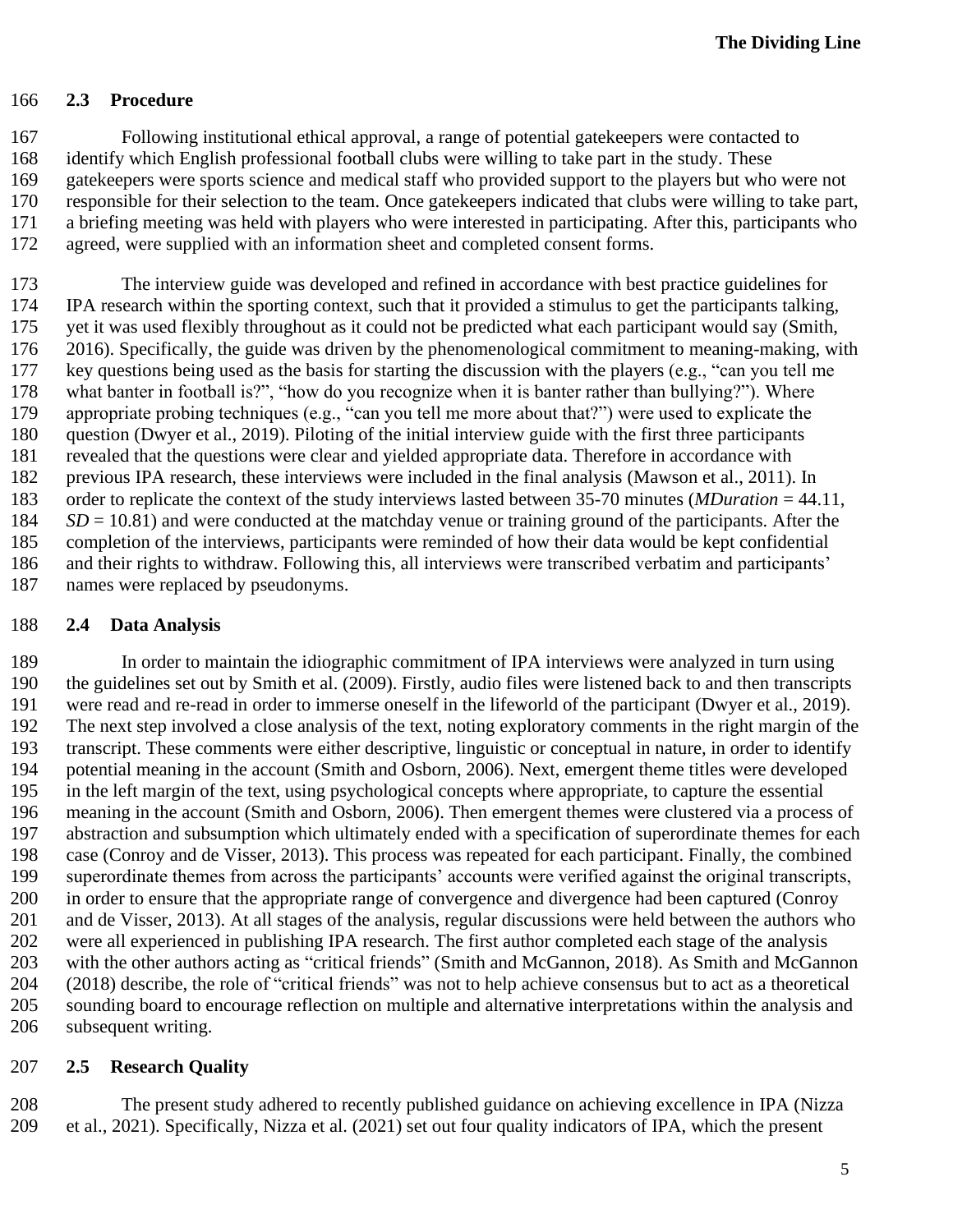study followed. Firstly, a "compelling, unfolding narrative was conducted" within the analysis. Here

carefully interpreted extracts were selected from the participants, which told a persuasive, coherent story

 of how perceptual elements underpinned the conceptual divide between bullying and banter. Secondly, a "vigorous experiential account" of the participant's extracts was developed by exploring players' views of

bullying and banter within the professional football context. Thirdly, "close analytic reading" and

interpretation took place, which avoided letting quotes speak for themselves and instead inspected them

for the choice of words and phrases, for their linguistic tone, use of emphasis and for any ambiguity

within them. Finally, the present study "attended to convergence and divergence" by presenting themes

which showed similarities and differences between players, whilst also highlighting the idiosyncratic

 characteristics of the participants (Smith et al., 2009). The convergence and divergence are presented in the results in such a way that information on "similarities and differences and idiographical details enrich

221 the study themes".

## **3 Results**

 Following best practice recommendations for high quality IPA studies present study identified themes at the superordinate level. These four superordinate themes were 'perception', 'intentionality', 'detecting the line', and 'having a bit of banter'. The notion of perception connects with the other themes creating a rich, cohesive narrative (Nizza et al., 2021) around how views on bullying and banter are open to interpretation. In this section each theme is described and illustrated with quotes (Conroy and de Visser, 2013), as well as a supporting interpretative commentary.

## **3.1 Perception**

 Perception was at the heart of the individual players' perspectives regarding whether behavior was seen as bullying or banter. In a lot of cases footballers discussed perception from the victim's perspective but they also highlighted how the perpetrator's perception of their own intentions is vital. From a victim's perspective, extracts such as James' revealed that perception drives whether behaviors are seen as bullying, "the big thing for me is individual perception. What some people class as banter, some people class as bullying. What some people find funny, other people don't find funny." This account highlighted the importance of an individual's perception of their line, yet showed how the placement of this varies. James' view of the divide between bullying and banter was categorical in the sense that he used language around "some people's classification," as a means of clearly separating these concepts.

 For younger players such as Greg however, the divide between bullying and banter was seen as more nuanced and less clear-cut:

 Oh…. I dunno….it's hard…I find it [the divide] is difficult to describe unless you gave me different scenarios, situations. Then I can probably say yeah, I think that's bullying or no, that's not. But I think it's hard for me to say it because you don't know. People deal with things in different ways and there'll be some people who'll be happier with things being done to them or said than others. So, it's a hard one to say.

 Greg's reference to not knowing and finding it "hard" portrayed a certain anguish and complexity with identifying these behaviors, raising questions about whether there is a line between banter and bullying. Moreover, this account echoed James' view that these terms can be categorized. However, given Greg could not clearly distinguish the two concepts, highlighted the challenges for players to conform to professional football's expectations regarding behavior. Latterly his quote also implied that some individuals are regarded as being able to 'take' behaviors better than others. This fueled a sense that

bullying in football is a result of a potential 'problem' on the victim's side.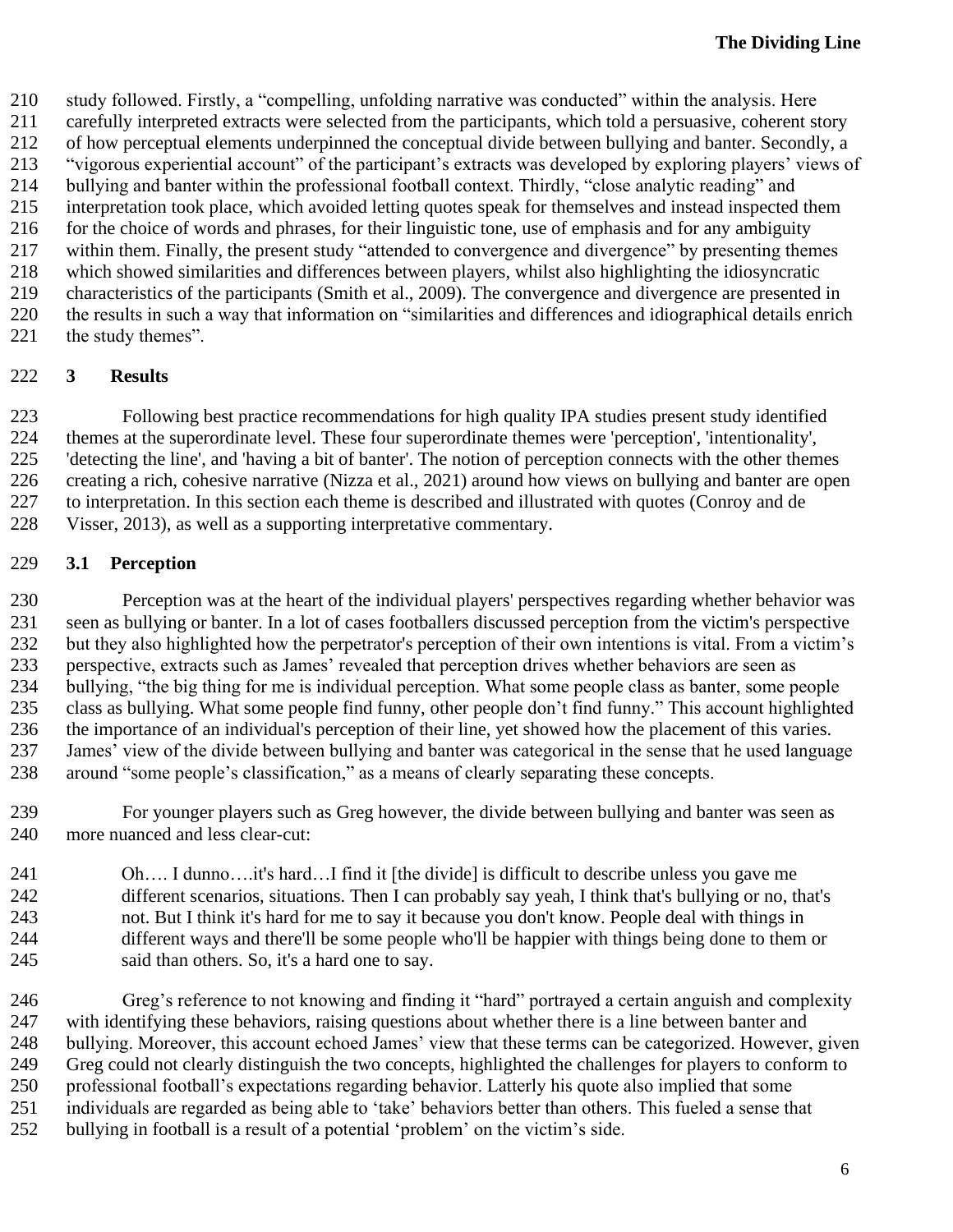- This problem of perception was furthered by Ed, when he discussed the differences in perspectives around bullying and banter from both the victim's and potential perpetrator's side:
- Cos they may feel like I'm being picked on and when they speak to [the] person, they say "oh no it's not that it's only banter" [but] he [the perpetrator has] taken it way too far.

 Ed's extract was indicative of a feeling that speaking out around bullying behavior may be especially difficult for victims in football. Seemingly the power to determine what is banter or not is held by the perpetrator, posing significant concerns for the welfare of other individuals. In this case labelling this behavior as a more acceptable term of "banter" may also legitimize the bullying within the professional football culture. This was a view which Phil elaborated on:

 Um…it's tough to say. I think you've got to be the person [the perpetrator] who's saying it to understand what they say. So, you could be sitting in the changing room and hear something come flat out of someone's mouth and you might think to yourself "well hang on a minute I don't think that's banter". But to the person saying it, "I'm only joking." I think you can only really understand whether its banter or not from the person who's saying [it]. So, if you mean it in a certain way, you will put it across as I'm saying it that way. But you've really gotta understand, understand the person and the tone of voice and then understand well are they that type of person to say in a spiteful way and to understand whether it's banter or not.

 Phil's view appeared to reemphasize a belief in football, particularly among the younger players in this study, that the perpetrator's view is critical in determining whether behavior is seen as bullying or banter. This appears to warrant more education on these concepts to all involved in the game. The adoption of the perpetrator's view also excuses this individual to some degree and takes the focus away from the importance of the victim's perspective. It raises interesting questions about whether this is a view shaped in the academy environment which these players have recently progressed through or reflects individual maturation. Moreover, the stress placed by players such as Phil on "needing to understand" the perpetrator, conveyed a sympathy for this individual rather than any potential victim of their behavior. This is especially problematic for any potential victims of "banter" in football, as by framing behavior this way, it creates an expectation this behavior must be accepted. Seemingly, excusing the perpetrator may be more important than safeguarding other individuals' welfare.

- Oli offered an interesting alternative view around the degree to which the perpetrator's view may be supported, depending on insider versus outsider perspectives of banter in football:
- I think on social media it would be banter, but I think people from the outside, if they've seen that. If they've seen that, they might think it's bullying and so on.

 This view was reflective of an element of seclusion in professional football (Parker and Manley, 2016) whereby the individuals within the perimeter walls or fences of the club (e.g., players and coaches) are "insiders," whereas others interested in the sport (e.g., the media and public) are "outsiders." Despite his status as an "insider," Oli made references to people on the "outside" of football seeing bullying and banter in a different way, implying that players know that their behavior would not be appropriate elsewhere. Established communities of practice in professional football (Parker, 2006) appear to permit players to carry on behaving as they wish, whilst also allowing a more extreme version of banter and bullying. This creates a potential blindness to wrongdoing for professional football's "insiders." However, the advent of social media has changed the nature of professional football's inner environment, insofar as players' behavior can be observed by a much broader audience. Unwittingly, this creates a situation where potential wrongdoing in the form of bullying can be observed and the behavior of professional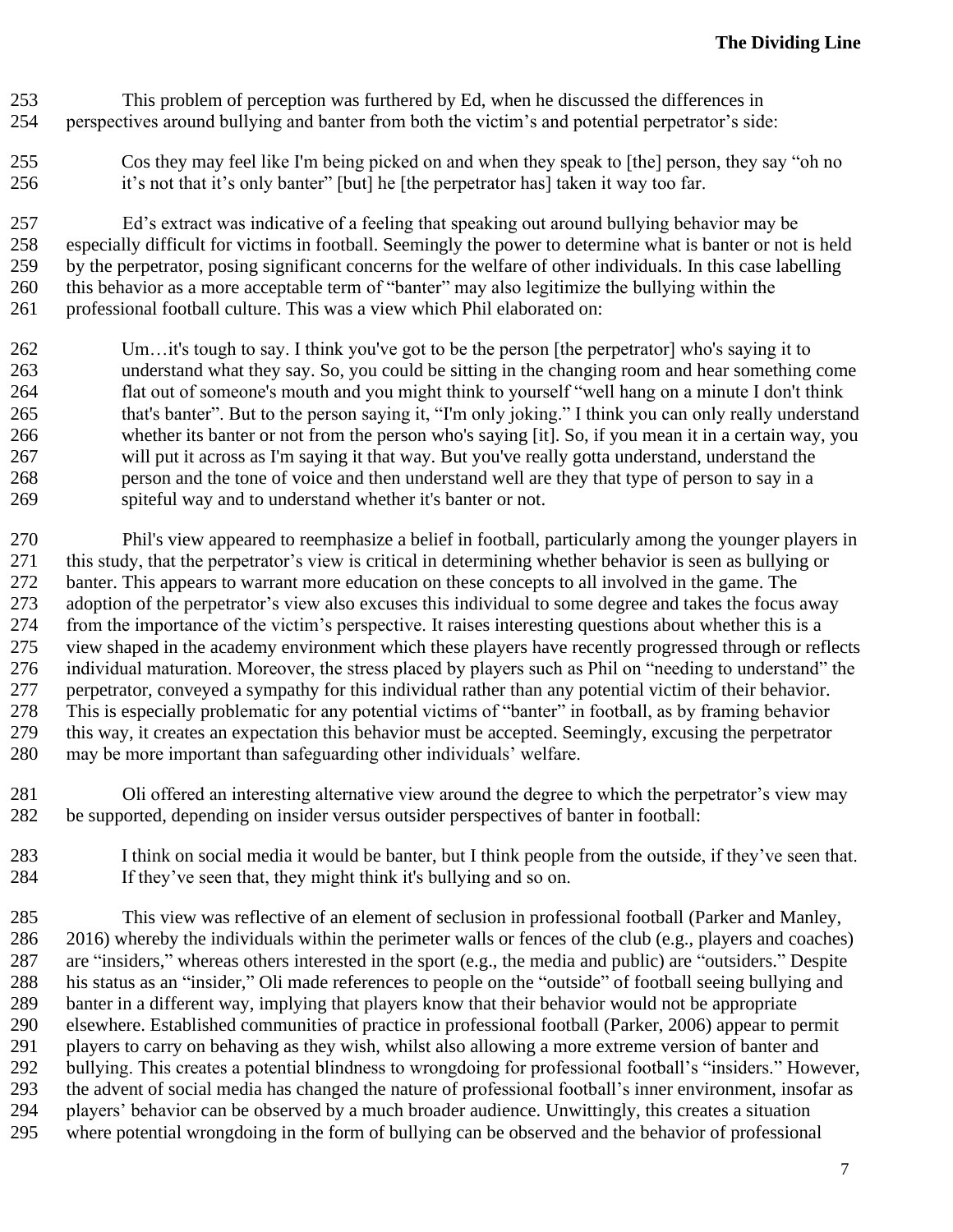football's "insiders" can receive greater scrutiny. Though this does highlight an important finding that

safeguarding of players may only occur when wrongdoing is observable through outside channels such as

social media.

#### **3.2 Detecting the line**

 An important perceptual element of what separated banter from bullying was the participants' views on the point at which the line starts to be crossed between these behaviors. Many of the participants highlighted how this metaphorical line is crucial in discriminating between these concepts. Yet the concept of the "line" revealed a range of perspectives on its precise identification and whether it can even be located. Kevin's view was reflective of this:

- But I think there's a line with banter. And some people don't know the line, some people's lines are further away and some people's lines are very close…You can overstep and that's when you can see confrontations in football in the changing room.
- Kevin's various references to "the line" was symbolic of the importance placed on this hypothetical divide between banter and bullying in football, though the differences he alluded to outline the individualistic nature of perceptions of bullying.

 In a similar vein Eric highlighted the varied nature of perceptions around the dividing line between banter and bullying. As an Irish player, he illustrated something more profound around a 313 potential passive acceptance of racism, framed as banter: "(if someone said) \*\*\*\*\*<sup>2</sup> or something like that, another person could be like that's racist, that's the line for him, so that's where you draw the line for him." This demonstrated a worrying example of the permitting nature of sport whereby victims of potential bullying accept behaviors described as 'casual racism' as part of 'humorful banter' to ease racial tensions (Cleland, 2016; Hylton, 2018). Furthermore, the ways in which Eric highlighted differing perspectives around whether a racist term crossed the line or not, was indicative of an awareness within professional football that this behavior is inappropriate. Yet it also suggested that this could continue without sanctions, posing significant concerns for the welfare of players from minority ethnic groups in football.

 Though Kevin and Eric discussed the "line" between banter and bullying as being quite variable, other players discussed something much more precise. Paul articulated that "once it goes to that line, there's not a lot of width in it and it could quickly transfer to other side." On the surface Paul's references to there being "not a lot of width" appeared a lot clearer about when banter transitions into bullying, but on closer inspection his extract still did not identify objectifiable means of identifying either concept in football. To this end the players' identification of a line felt somewhat tenuous, presenting significant challenges related to safeguarding players in football, as problem behaviors are hard to identify.

- Others though, were more categorical that this was possible:
- If you noticed someone constantly picking on the same person you could realize that maybe
- they're taking it a step too far and if they're outright criticizing them in front of someone then you
	- could notice it. (Rob).

<sup>&</sup>lt;sup>2</sup> The term used by the participant is a racial slur referring to people who are from the Traveller community.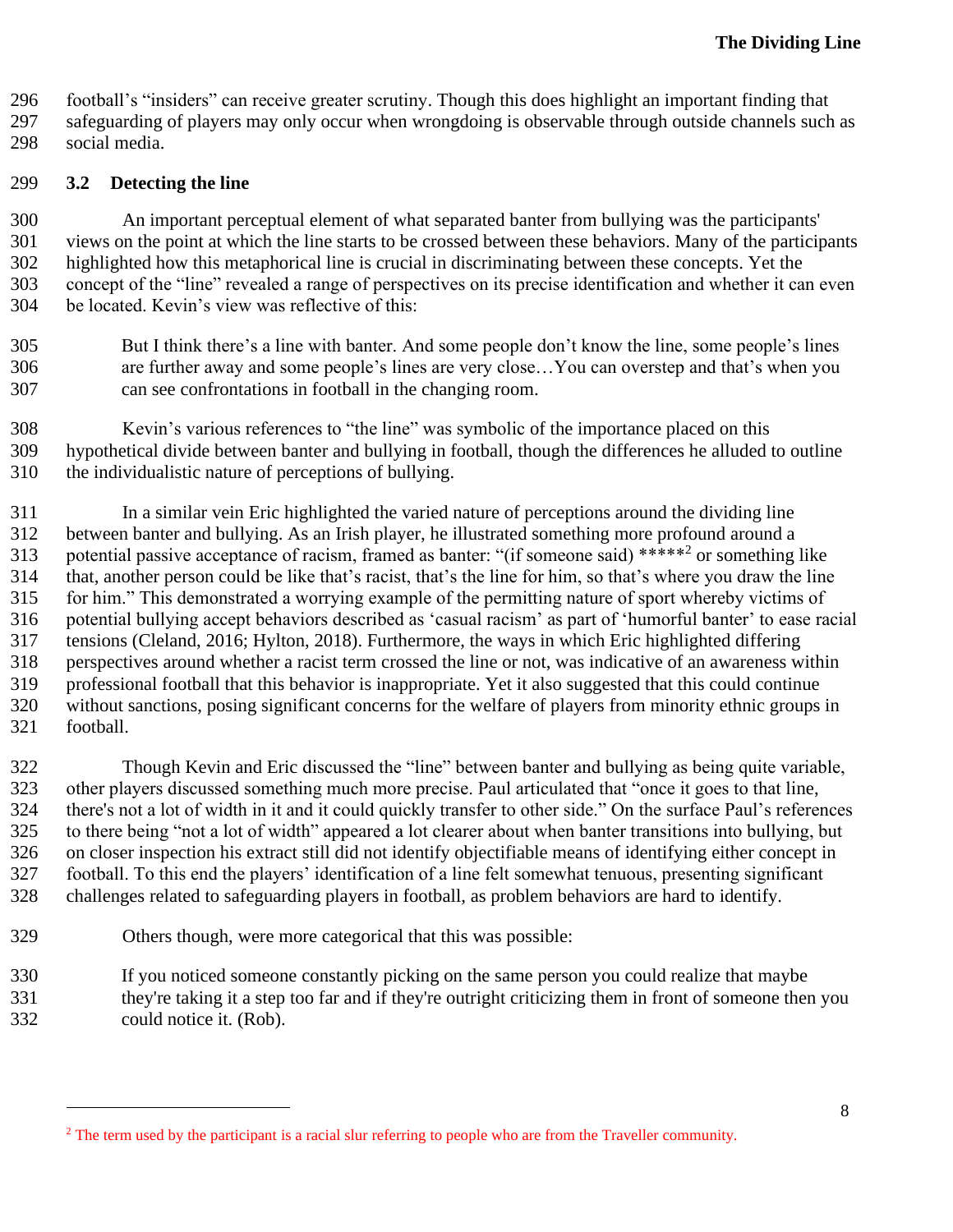In addition to this, Dave proposed that coaches may detect the line being crossed: "Coaches would know really well by your body language, whether you're interested or not. Whether you're not having a good time or if you've [not] got loads of confidence." In both these cases, players outlined clear behavioral information such as repetitive criticism and observable body language to establish bullying rather than banter.

- Although the previous extracts provided some means to uncover bullying, Kevin expressed a divergent view around ease of detection using behavioral information:
- Some people's lines they don't make clear to people. And sometimes people… laugh back and really, they're not happy with the fact of what someone said but they're laughing to try and cover their insecurity. And that's when people think that guy's line's not here and they take it a bit further, and it gets to a point…that's too much and then everyone sees it in the room.
- Here, Kevin's mention of the term "insecurity" came with a connotation that those in football may pathologize wrongdoing as the victim's problem. In this light it is potentially unsurprising that these individuals do not "make their lines clear" or blow the whistle on wrongdoing as Kevin described. Despite this, Kevin did give the sense that the onus is still on the victim to flag these inappropriate acts. Meanwhile, this account also highlighted the fallibility of relying on behavioral cues to identify bullying as opposed to more prosocial banter in this context, as football's participants learn to emotionally suppress negative feelings resulting from others' behaviors. This results in a situation where it becomes "too much" as Kevin outlined and threats to individuals' welfare become more pronounced.

#### **3.3 "Having a bit of banter"**

- Through their discussions around the themes of perception and the detection of the line, the players discussed the necessary yet debatable element of humor, resulting in a unanimous theme around the dividing line of "having a bit of banter." This was characteristic of the humor deployed by players, which was largely seen as facilitative to their cohesion as a group and performance, despite it occasionally crossing the dividing line into bullying. In the main, "having a bit of banter" was articulated in relation to players' conceptualization of banter itself:
- Funny stuff, that everyone finds funny. That's when it's banter like if somebody said something to me and I found it funny about me. Say if someone was bantering me and I found it funny, like fair enough like, that's banter. (Charlie).
- Charlie's account was indicative of a playful view of banter, which appears equal for both parties in the exchange, as the receiver of the joke finds the interaction "funny." However, a deeper inspection of his account demonstrates a fragile assumption that "everyone" will find certain jokes "funny" in football. This statement conflicts earlier parts of the participants' accounts where the individualistic nature of perception around banter and bullying was stressed. Despite players' awareness that banter and bullying are individually experienced and perceived, it may be that professional football shapes a belief that humor is *always* ok. Jamal hinted to this, "it's like, there's always banter, there's always jokes being made. But then here it's like, everyone's kind of cool with everyone kind of thing." The belief that "everyone's kind of cool, with everyone," demonstrates a prosocial view of banter which separates it from bullying behavior, yet there are risks to this assumption given players may mask the negative sides of banter, as discussed within the detecting the line theme. Furthermore, it highlights concerns about who determines what is a joke and by what means in potentially severe contexts such as professional football.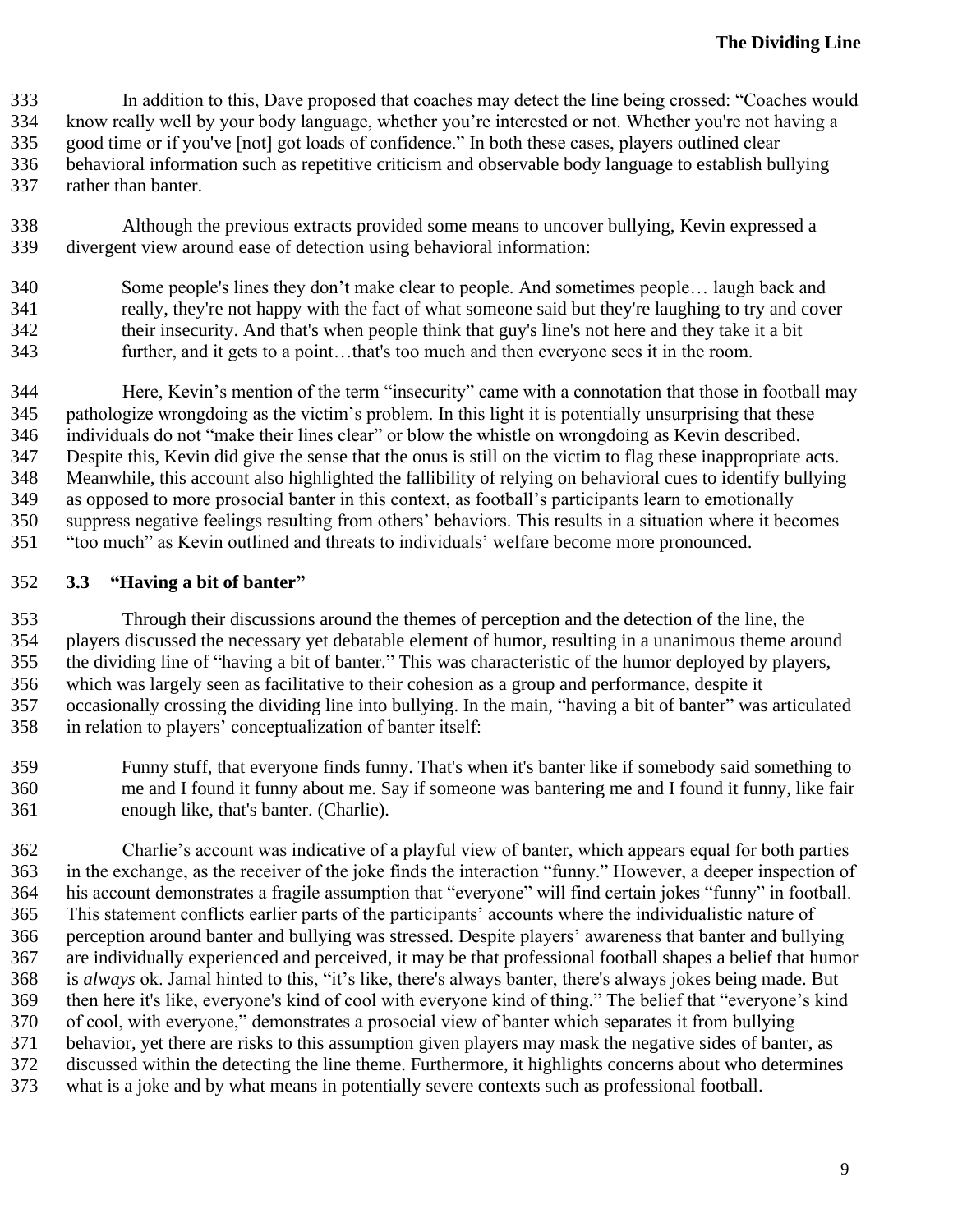- Nonetheless, players from other clubs, such as Eric continued the positive view of banter, suggesting that these views are grounded across football contexts, rather than at particular clubs:
- Someone would be can you breathe in that? Are you ok breathing…? You know, just the clothes they're wearing, or they messed up in training or you know anything as small as that like you know.

 This extract was more revealing of some of the content of this banter, which typically revolves around essential components in professional football such as identity and performance. While Kevin agreed that this process contained positive essence, he felt it needed to be treated cautiously:

- ["Having a bit of banter" it is] to try and bond with the team to try and get team cohesion about, even though that might be at one person's expense. I think it gels the team more banter, it can be positive and healthy, it is important. But I've seen it can…cos it's a very fine line; it can easily be pushed too far. So, it can be a very delicate subject.
- Although Kevin continued the positive theme of banter in relation to bonding and team cohesion, the degree to which this behavior is "healthy" as he outlined, could be questioned from the divergence within his own account. The precariousness around the "very fine line" he alluded to which can be easily transgressed, suggested something more troublesome for safeguarding players' welfare. This appeared to stretch beyond one player at a particular club, given Oli's view that "whereas banter is, can be light, it can obviously cross the line to bullying." Oli's language was especially noteworthy here, as while he described banter as "light" the apparent ease for this behavior to "cross the line into bullying" would suggest something different. Moreover, describing banter as "light," is reflective of a potential discourse in professional football which may downplay the severer side of this behavior. This perhaps questions more broadly the overwhelmingly positive view of banter, which is shaped by the identity required of a professional footballer.
- This potential for banter to cross the dividing line into bullying was expressed more graphically by James:
- (When the) word "fatty" is associated with somebody, they would never show that is affecting them because if they did then they would get it more because its classed as funny…It would be having a joke at their expense, to make them look better in front of everybody and not really caring about the effect it had on the individual.
- This account provided a more sinister, severe perspective on the process of "having a bit of banter." It once more reaffirmed the degree to which players feel the need to suppress negative feelings associated with this form of "humor." More disturbingly it depicted a scenario where if these feelings were revealed that this banter would become a more active form of bullying, with a blatant disregard for the welfare of its recipients. As the most experienced member of the sample, it is possible that this view was grounded in James' longevity in the sport or may have been shaped by a different expectation for players as he came through the football system. Regardless of this though, it provided enough of a sense that the positive view of banter needed to be treated cautiously, given the degree to which others expressed that the line to bullying can be crossed.

## **3.4 Intentionality**

 One of the most significant perceptual markers of the dividing line between bullying and banter involved intentionality. Previous research has highlighted this as a cornerstone of definitions of bullying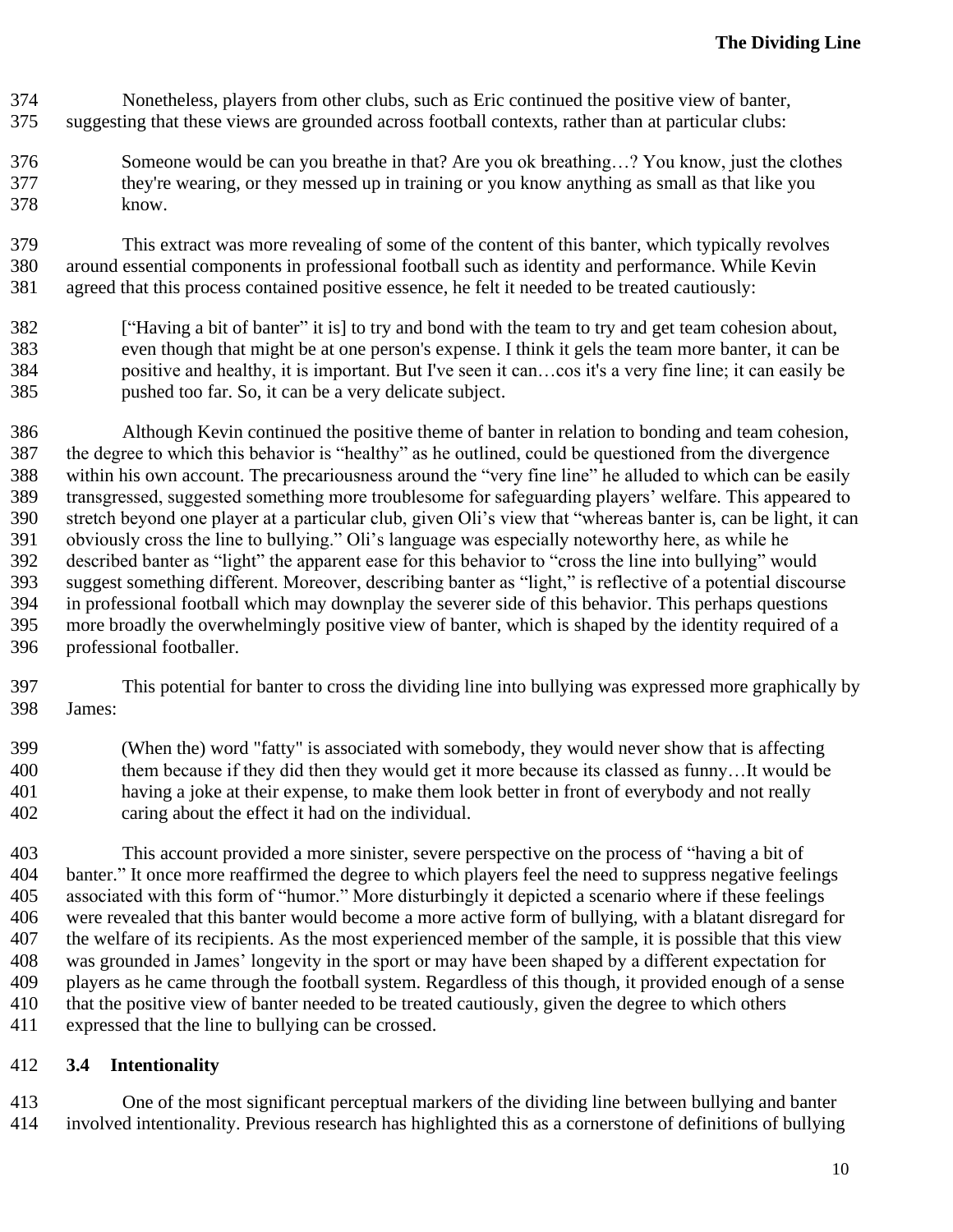- (Olewus, 1993), including how coaches view this concept in professional football (Newman et al.,
- 2021a). However, several contradictions were found within and between the players' accounts here,
- whereby acts of bullying could be seen as accidental in nature. Furthermore, the notion of intentionality
- was also linked to banter behaviors. This was illustrative of something important, that it is very difficult
- to separate concepts and the dividing line between them is blurred. Nonetheless for some players such as
	- Lenny, they were unequivocal that bullying was intentional:
	- When you know it's affecting them. Cos if you don't know it's affecting them then, you're still in the wrong either way but it's difficult for you to then know, he's not enjoying this banter and it needs to stop. But if you know it's affecting him and you do something about it by stopping then that's fine. But if you keep doing it and you know it's affecting him, then that's not right and it shouldn't happen.
- Lenny's account separated bullying from banter based on bullying being a highly targeted act that carries clear intent despite obvious harm on behalf of the victim. It also included clear judgement about the behavior being "not right," showing the seriousness of this bullying. Perhaps concerningly though, Lenny's articulation of the distinction of bullying was still framed from the perpetrator's perspective. In football it appears that if the perpetrator thinks the behavior is not affecting the victim, then it is acceptable, rather than considering the victim's perspective. This reinforced a troublesome sense that the professional football workplace may shape a view that perpetrators hold the power to frame potential wrongdoing as socially acceptable "banter." This strong sense of importance placed on the combination of targeted and repetitive behaviors underpinning bullying, was also reinforced by Kevin, "I think it's consciously targeting that person…I think doing on them several, more than several times, it becomes bullying."
- The characterization of bullying as an intentional act was not common to all the players within the study. For Eric there were contradictions with other accounts of bullying, as he described an accidental act as ignorance, "I think if there was bullying going on at a club it would be just out of ignorance I think, cos I think that person's just like that guy's obviously a bit like whatever." Eric's ignorance may not seem as severe as a targeted bullying attempt, yet it does imply that there may be a passive acceptance of bullying acts in football, rather than active attempt at challenging these behaviors. A similar contradiction was illustrated by Grant:
- Obviously, they know they're gonna go deep. So, I think they know, maybe, maybe they don't know but I think most people know when they go over the line and they hold their hands up… They don't mean to do it like. There's no wake up in the morning and thinking I'm going to bully this player, it's just the way they are.
- Both Eric's and Grant's attempts included a degree of uncertainty around how intentional bullying is. This was interesting, given these players were from the same club, leading to potential considerations for making sure education and welfare is delivered effectively at a local level in football. For example, Grant's reference to "thinking they know" or "maybe they don't know" conveyed vagueness in perceptions of intentionality, though it could be questioned whether adopting this position provides some protection for the perpetrators of bullying, rather than concentrating on the welfare of the victims.
- In contrast to those who clearly viewed the separation of bullying from banter to involve intentionality, Rob outlined an unintentional theme to wrongdoing
- But it's not like you're doing it on purpose sometimes, but you're not realizing you're doing it… It might not even be intentional, it might just be how you act to that person but you don't realize how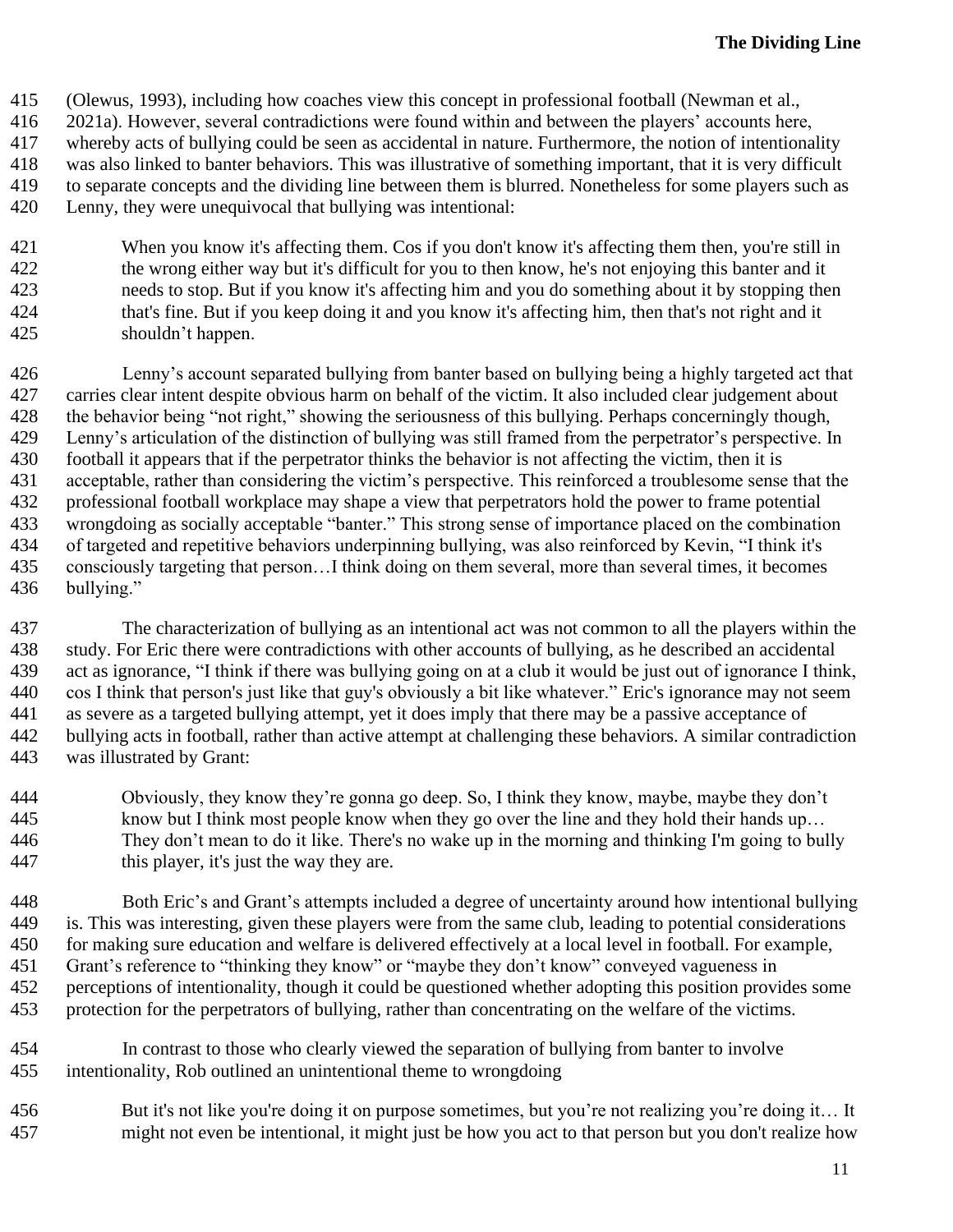they are feeling… But I think sometimes you don't even realize you're bullying someone, cos everyone, everyone treats other people on the scale of how they can be treated.

 Rob's account further questions the centrality of intent as a component of bullying. At the same time though it highlights the danger in assuming that banter is distinct from bullying, as individuals' non- intentional bantering or joking on behalf of the perpetrator, may be significantly impacting the recipient of this behavior in football. This problem is exacerbated by the way some players conflated bullying and banter.

- Um…and just not involving them in your banter or in activities you're doing away from the club and stuff like that and if they're being victimized, they're gonna try and be somebody that they're not. Like I've said numerous times, it's difficult to know when to stop the banter and the teasing and when you can have it and when you can't. (Lenny).
- Interestingly, Lenny's combination of discussion around players not being involved in the "banter" and "being victimized" suggested something more targeted than his following point about finding it hard to know when to stop banter. These forms of ostracism and targeting sounded more like bullying, yet Lenny projected a sense, through reiterating the "numerous times" he made this point, that it is hard to determine when a joke ends and more abusive behavior begins.
- This confusion between bullying and banter was maintained in other participants' accounts:
- I'd say the negatives would be, the negative would be just hurting, going out to intentionally hurt someone. Cos if your banter is doing it in spite of someone or to try and get to someone, then that's a really bad thing. (Phil).
- While Phil directly quoted the concept of banter, the process he described in terms of an intent to harm, portrayed a sense that he was describing bullying. His acknowledgement that banter could be done "to try and get to someone, then that's a really bad thing," divulged a concerning depiction of this behavior in professional football. It hinted at a feeling that banter camouflages bullying behavior and the dividing line between these concepts may not even truly exist.
- Peter continued this theme by describing a targeted process in relation to both bullying and banter adding, "um…you're picking someone out and you're going out of your way to bully them or banter them in some kind of way." The mixing of the word bully and banter further conflated these concepts. What was evident in Peter's eyes was that both behaviors were targeted, however what was less clear was the degree to which he felt these concepts are distinct. Nonetheless this account raised further concerns about the use of banter in professional football. This was supported by Oli, "probably crosses (the line) but I think like bullying, you can accidentally bully someone, 'cos obviously the banter." Despite attempting to define bullying this participant showed how it can be an accidental process, which is intertwined with banter. It would appear that banter is seen by some professional footballers as a vehicle for behaviors that may drift into bullying. Overall, this suggests a darker side to the general positive view of banter in football, raising questions about the degree to which a conceptual divide with bullying exists.

#### **4 Discussion**

 The main purpose for the present study was to explore the dividing line between bullying and banter. Specifically, the study aimed to explore players' perceptions of these concepts and their views around the point at which banter crosses the line into bullying. Moreover, the present study set out to explore how bullying and banter were framed in the professional football context. Within their accounts,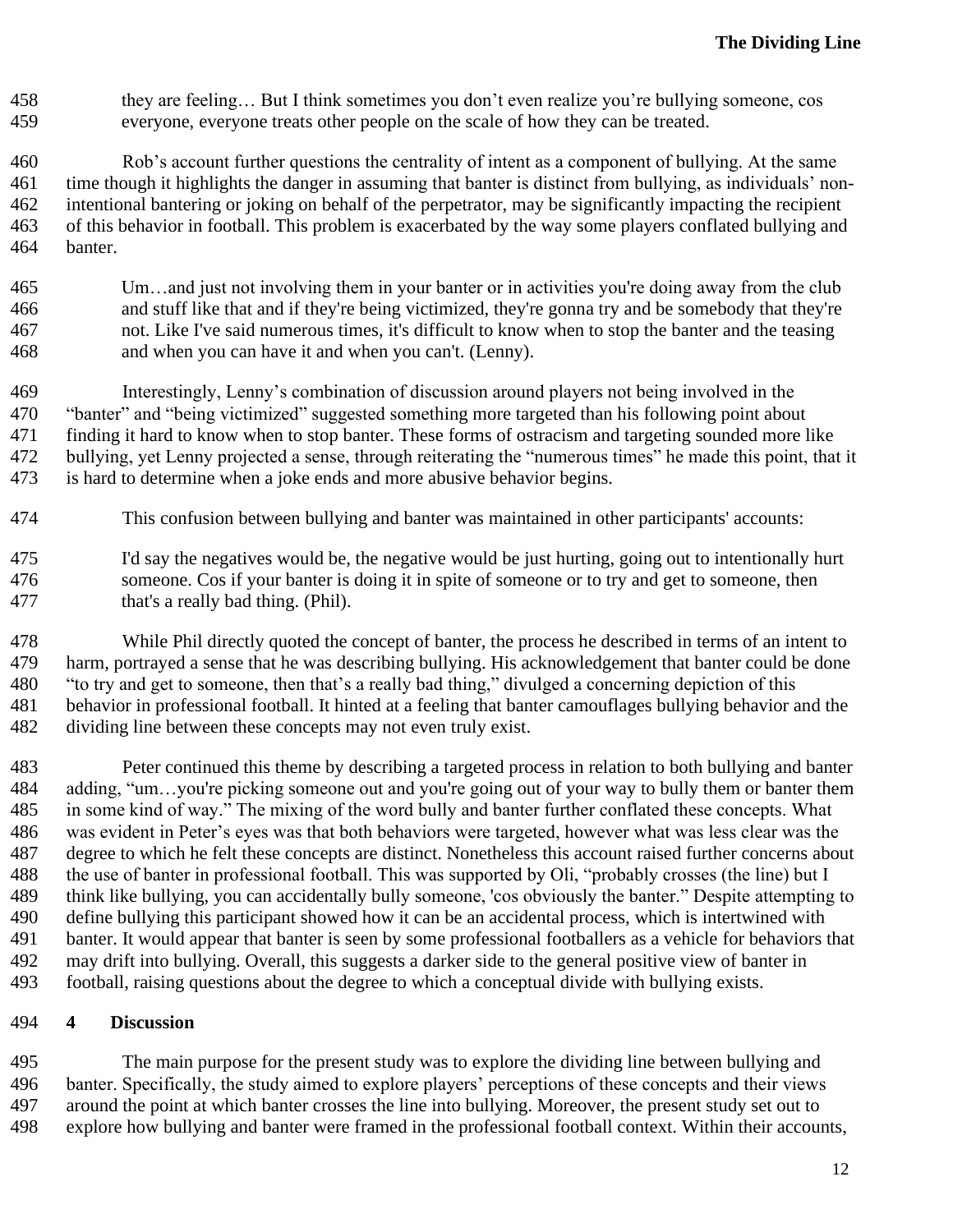- players highlighted a range of different means by which bullying and banter may be distinguished. This
- included views on the perception of bullying and banter, the degree to which the line between these
- concepts could be detected, the process of "having a bit of banter," and how much each concept carried an
- intent to harm. Nonetheless, these accounts were not consistent across participants, carrying clear
- implications for the safeguarding and welfare of players in professional football. On this basis, it is hoped that the findings will provide important information to professional football's key stakeholders around
- managing player welfare.

 Central to the participants' accounts of the differences between bullying and banter was the importance placed on the perceptual divide between these concepts. While on the surface players described that these behaviors could be separated, the nuances within their accounts demonstrated that this is more difficult than first imagined. In relation to bullying, these findings fitted in line with previous research which has described the individualistic perception of this behavior (Thornberg and Knutsen, 2011; Thornberg et al., 2012), whilst extending work in this area by providing a similar conceptualization of banter. Taking these findings into account it may provide some explanation why attempts to protect player welfare in football remain limited in their success (Parker and Manley, 2016). The individual nature of players' perceptions of bullying and banter, and the relative lack of agency players have had in expressing their views (Pitchford et al., 2004) when codes of conducts have been designed, results in safeguarding attempts which lack efficacy.

 The lack of success of safeguarding approaches in professional football, may also be partly explained by a consistent finding across the participants' accounts that the perpetrator frames the decision around what bullying and banter is in this context. Players expressed potentially misguided views around needing to understand the perspective of the perpetrator, giving rise to a sense that perceived bullying is the victim's "problem." For example, players expressed the view that if the perpetrator did not mean harm as part of their humor (Kowalski, 2000), then this must be viewed as banter. This revealed concerns that for some players, they may not recognize that banter can be offensive and cross the line of acceptability (Steer et al., 2020) and also raised doubts around the extent to which they would reflect on their potentially inappropriate actions. The results is exclusionary forms of banter which "cross this line" (Lawless and Magrath, 2021), being masked in professional football. Here players seemingly appear to accept and reproduce a disciplinary form of humor (Edwards and Jones, 2018) which previous research suggests (Parker, 2006) they may have observed from their coaches.

 Perceptions around inclusionary and exclusionary forms of 'banter' also linked to how participants determined the line between bullying and banter. Worryingly, players in some cases appeared to suggest that casual racism may even be accepted in some cases (Cleland, 2016; Hylton, 2018) suggesting a more extreme form of banter may be acceptable in professional football. This even contrasts with other masculine sporting contexts such as cricket, where racism is seen to transgress acceptable forms of banter (Lawless and Magrath, 2021). It would appear that as part of professional football's established community of practice (Parker, 2006), players learn that diversity almost acts as an excuse for bullying behavior to be disguised as banter. In turn, the word banter legitimizes these discriminatory behaviors as socially "acceptable" in the professional football context. Furthermore, in comparison to findings with professional football coaches who highlighted discrimination as clearly identifying bullying in football (Newman et al., 2021a), the present study shows that for players the dividing line between bullying and banter may be shifted in a more severe direction.

 The more severely positioned divide players articulated, may go some way to explaining why welfare concerns exist in football around the use of peer-group "banter," which may otherwise be interpreted as bullying (Oliver and Parker, 2019). Indeed, this idea of a dividing line itself, may allow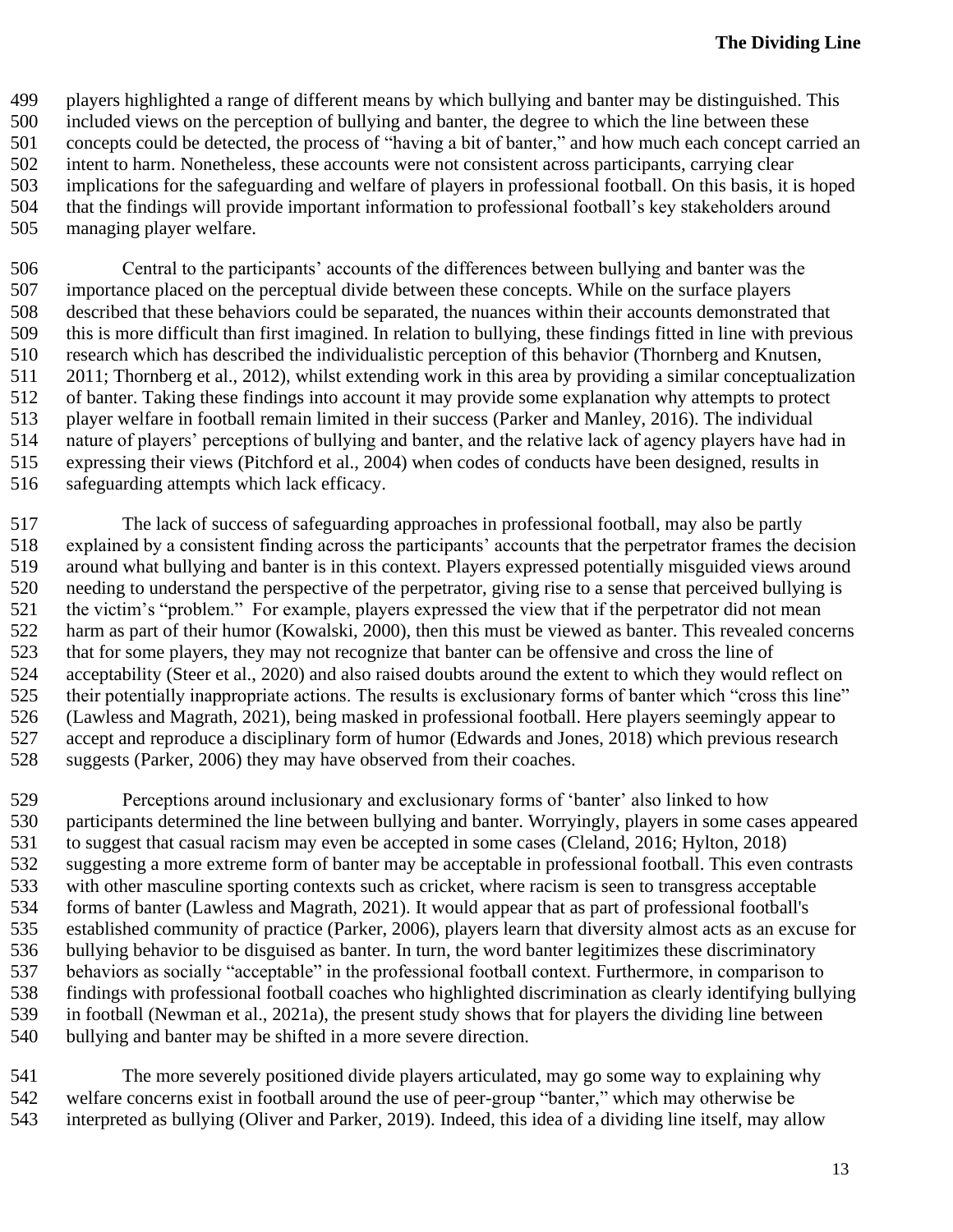players to protect themselves from being accused of inappropriate banter, so long they stay within the perceived territory of what professional football deems "acceptable" behavior. In this light, it is understandable why participants highlighted that detecting the line between banter and bullying may be difficult as victims learn to "laugh off" inappropriate actions towards them. Consistent with findings with coaches (Newman et al., 2021a), the need to conform to a masculine identity within professional football leads players to feel the need to "perform" a masculine identity (Connell, 2008). This results in them hiding forms of banter which they have found unacceptable.

 Given players may hide the negative effects of banter, there was also a concerning assumption in some of their accounts that it would be observable when behavior crossed the line between banter and bullying. Given previous research in football has shown that victims of wrongdoing may not display signs that it is happening (Newman et al., 2021b), players may not be in the best position to detect lines between more appropriate forms of banter and bullying. Likewise other players felt coaches may be in a good position to identify these behaviors instead. Though once more this belief may be problematic, as coaches have been found to be susceptible to blurring the lines between bullying and banter and may overestimate their ability in addressing these types of behaviors (Baar and Wubbels, 2013; Newman et al., 2021a).

 Although the conceptual divide between bullying and banter may be difficult to distinguish at times, players did identify a more prosocial form of banter. In line with previous research, banter can fulfill an important role in creating camaraderie (Kennedy, 2000) among male footballers, whilst at the same time players in the present study highlighted the positive impact this has on team cohesion. As such banter in this form offers the potential to aid bonding and ultimately performance in football, in a similar fashion to other sports such as Rugby Union (Wagstaff et al., 2017). Therefore it would appear that banter in professional football is not necessarily a negative act, akin to bullying and instead can be seen as a playful, jocular interaction which unites friendship (Steer et al., 2020).

 It should be noted though that despite the more positively framed view of banter, within the "having a bit of banter" theme, players offered cautionary points about the potential for this humor to quickly cross the line into bullying. Thus, the potential warning signs around when this line of acceptability is being approached appear not to be observable to players. They highlighted examples such as how a focus on individual appearance can lead to a process of "banter" which would target an individual regardless of their feelings. From a contextual stance it highlighted the need for individuals to achieve a particular identity in football remains (Parker, 2006) and if players do not achieve this they can expect to receive greater levels of derogation. From a theoretical stance it would appear that this may drive a process of negative downward social comparison (Wills, 1981), through the use of banter, when players do not conform to these ideals. This carries a worrying implication for the welfare of players from a self-presentation perspective (Leary and Kowalski, 1990). Here there is the potential for individuals to become preoccupied by concerns around managing their impression and leading them to carry a strong protective motivation to avoid being seen as different. This may have a significant bearing on their overall sense of self and wellbeing.

 The potential harmful impact of the often positively view of banter, linked to the final theme expressed around intentionality. In line with previous conceptualizations within both the mainstream psychological literature (Olewus, 1993), as well as in football specifically (Newman et al., 2021a), this marked a clear differentiation of bullying from banter for some participants. In other cases, bullying and banter were both framed as intentional acts which set out to hurt individuals or exclude them from the team, further blurring the conceptual divide between them. From a contextual standpoint this can be understood through a process of "situated learning" in professional football, where players learn how to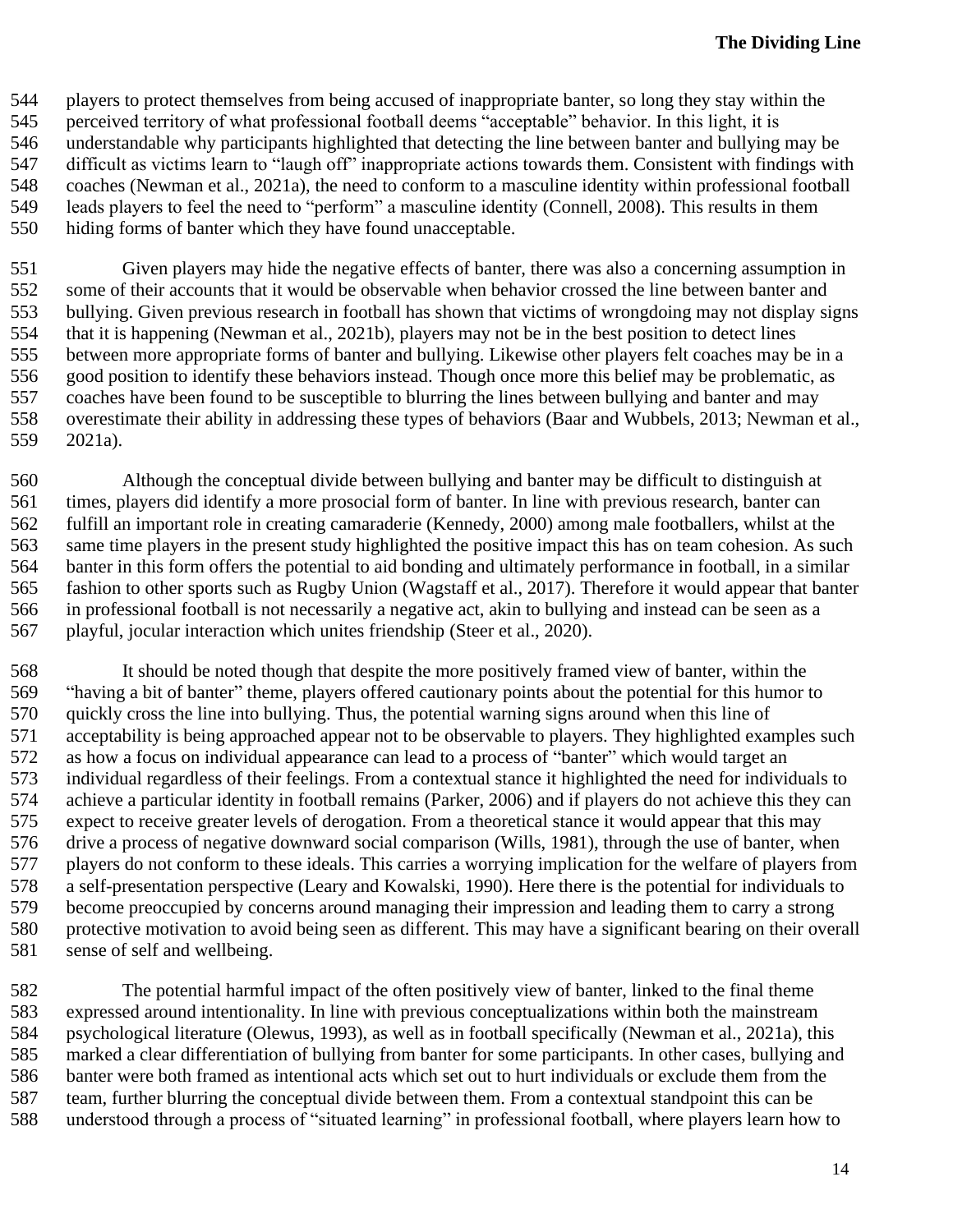behave as part of the sport's culture (Parker, 2006). Utilizing the lens of this conceptual model of learning (Lave and Wenger, 1991), players in this study may have socially learned within football that banter may need to be more targeted than in other domains. This appears to provide support for the notion in professional football that for individuals to achieve peer group credibility, they need to give insults often framed in the form of banter, to the point at where the recipient snaps (Parker, 2006). The result is a form of "bad" banter which manifests itself in professional football.

 Finally, the more "accidental" form of bullying described by some players further blurs the conceptual line with banter. This mirrors other findings in sport that argue perpetrators do not intentionally carry out hurtful actions, which nonetheless are viewed as bullying (Kerr et al., 2016). As such these findings challenge previous definitions of bullying (e.g., Olewus, 1993; Volk et al., 2014), which have highlighted the importance of a hostile form of intent in identifying this behavior. Sport and football specifically may be unique in this regard, in normalizing and potentially celebrating bullying behaviors (Parker, 2006; Kerr et al., 2016), meaning this harmful intent is much more difficult to discern and may occur by accident. Moreover, by viewing these behaviors as accidental it may indirectly legitimize players to continue using them, creating concerns that serious wrongdoing may be challenged or addressed. In terms of the safeguarding of welfare of individuals in these contexts, this presents a worrying picture around conceptual ambiguity and the normalization of inappropriate behaviors in football and wider sport.

 Overall, the present study's findings provide an important conceptual and contextual addition to the research literature on bullying and banter. Given the variety in perceptions around bullying and banter it highlights a blurred line between these concepts. This adds evidence to claims (Kerr et al., 2016) that classifying behaviors as bullying and banter based on strict definitional criteria may be less useful in professional football. Instead the focus should be on the behaviors enacted by individuals within this environment, as well as their perceptions of how these behaviors impact their wellbeing (Kerr et al., 2016). The findings in relation to banter in sport specifically, appear to fit with this viewpoint as participants construed this behavior in many ways. In line with the theoretical propositions of Benign Moral Violation theory (McGraw and Warren, 2010) players outlined how this banter can be offensive, yet also occurs in a situation among friends within a team. Thus the present findings added further weight to claims banter is a complex and contradictory phenomenon in sport (Lawless and Magrath, 2021).

 From a contextual standpoint the present study also highlights the importance of sport and particularly football, in framing views of bullying and banter. Due to the tendency of players to frame both behaviors on the peer-to-peer level, the findings extend Stirling's (2009) conceptual model of maltreatment in sport by suggesting that banter also occurs as part of a "non-critical" relationship in the same way as bullying. The present findings also tend to reaffirm that bullying (and banter) occurs in sport within relationships where there is a power imbalance but the perpetrator is not in a position of authority (Stirling, 2009). This may make the detection of this behavior challenging, as the players highlighted bullying occurs through the social and emotional means (e.g., excluding other players and excessive banter) proposed by Stirling (2009), rather than through overt physical actions. Moreover, the findings give credence to the persistence of the "sport ethic" (Hughes and Coakley, 1991) in professional football which focuses less on player wellbeing and potentially more on performance. The degree to which players appeared to legitimize more severe forms of banter, as well as the degree to which the perpetrator's view on what may or may not be acceptable behavior is upheld, still presents significant issues in this context. Ultimately this might explain how and why reporting wrongdoing through safeguarding channels may remain difficult, posing continued concerns for welfare in football.

#### **4.1 Applied implications**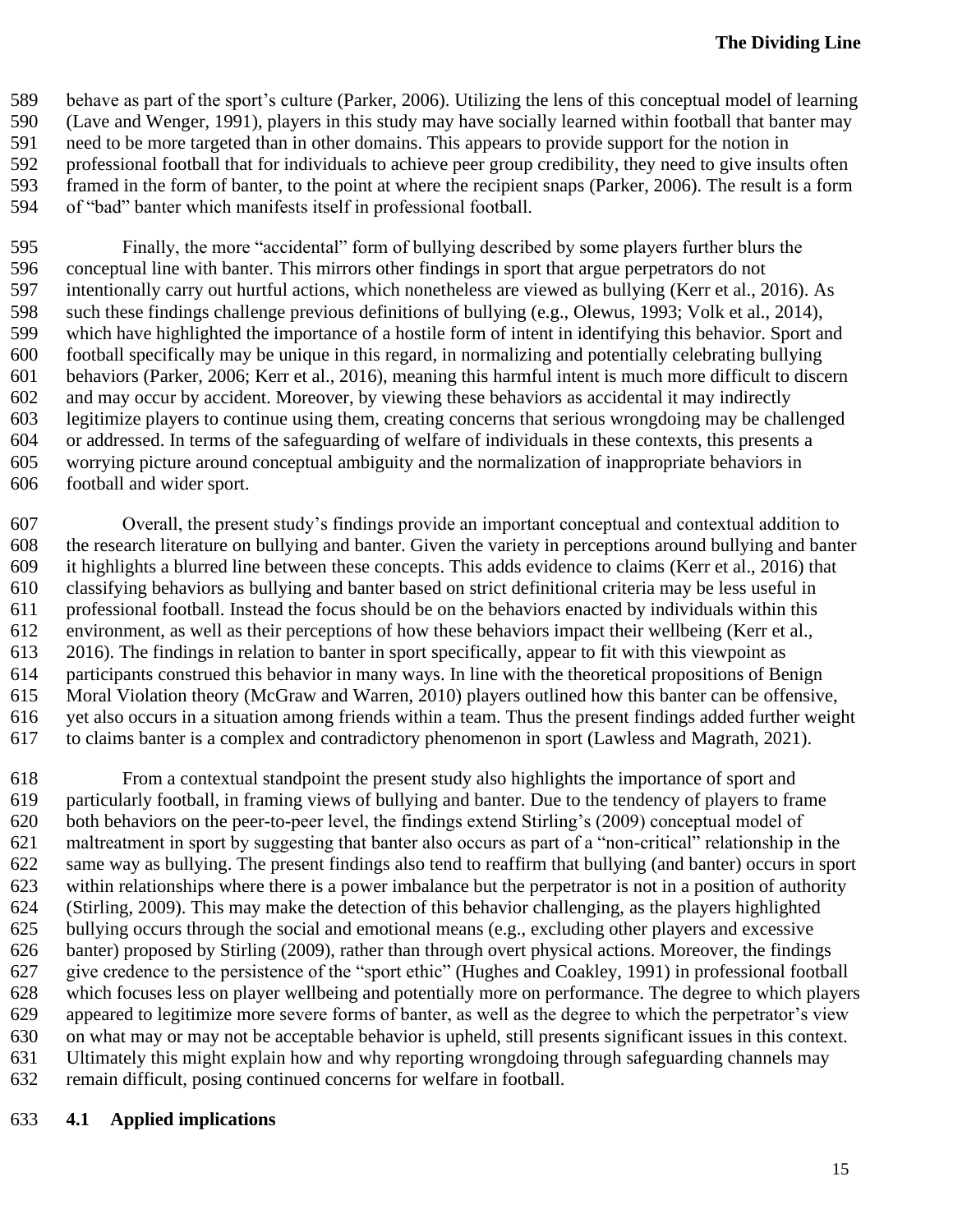As a result of the findings within the present study around how the participants conceptualized the dividing line between bullying and banter, two implications are set forward. Firstly, football's key stakeholders (e.g., coaches, players, sporting directors and shareholders) need to be educated around the blurred conceptual line between bullying and banter, as well as the subsequent impact this may have on individual welfare. Specifically, education needs to realize the fluid, rather than binary nature of banter in professional football (Lawless and Magrath, 2021). This fluidity means that individuals need to realize at what point the line between banter and bullying might start to be approached, as banter can quickly cross the line from acceptable, inclusionary forms of this behavior to unacceptable, exclusionary actions which mimic bullying. Education programs in professional football need to reaffirm that exclusionary forms of banter cannot be legitimized within this sport, as they transgress "acceptable" behavior (Lawless and Magrath, 2021). Similarly, more effort is needed to identify "loaded" forms of banter with professional football's stakeholders, given harmful comments are often knowingly masked as being inoffensive. Secondly, linked to the previous point, perceptions of bullying and banter need to be challenged at all levels of professional football. Interventions need to address the normalization of severe behaviors and "banter" in this environment and provide clear channels for individuals to be able to speak out about their concerns. More work needs to focus on the actual behavior of football's various stakeholders, challenging the sense that the acceptability of actions is framed from the perpetrator's perspective. This needs to target individual, club and wider organizational level perceptions of bullying and banter, to proactively manage wellbeing in this context. For example, work focused on academy contexts may be useful to create a different culture around these concepts for new players as they enter and develop through professional football.

#### **4.2 Limitations and future research directions**

 Although the study made an important contribution to further understanding the conceptual divide between bullying and banter, it does present limitations that need consideration. Firstly, while the present study addressed an important issue by exploring players' perceptions of the divide between bullying and banter, there is still a need to engage other stakeholders' perspectives of these concepts, to better safeguard individuals in football. A focus on the views of individuals who are employed to protect wellbeing in football such as safeguarding leads, player care officers and sport psychologists may be particularly useful in this regard. Secondly, although the present study has identified important information about the often-blurred conceptual divide between bullying and banter, it did not focus specifically on the outcomes of these behaviors. Future research may seek to explore the outcomes for both perpetrators and victims of bullying and banter in sport, to understand the impact more fully on wellbeing. Thirdly, the present study may present linguistic issues which may be worth consideration. The use of the concepts bullying, and banter were relevant to UK professional footballers, but it is less known whether these concepts are applicable within other languages or other versions of the English language. Therefore, future studies may explore the relevance of these terms both within and outside of professional football, to explore whether there are similar issues in distinguishing between them. Finally, the present study remained limited to the perspective of male professional footballers. Future studies may engage the perspectives of other players such as women professionals and male and female grassroots participants, to explore whether the findings are systemic across football as a sport.

#### **4.3 Conclusion**

 The present study makes an important contribution to the literature on bullying and banter in various ways. Firstly, we identified the often-blurred conceptual divide between bullying and banter. This serves to challenge potential misconceptions around banter being seen as a solely prosocial behavior in football. Secondly, we unearthed the importance of individual perceptions in determining what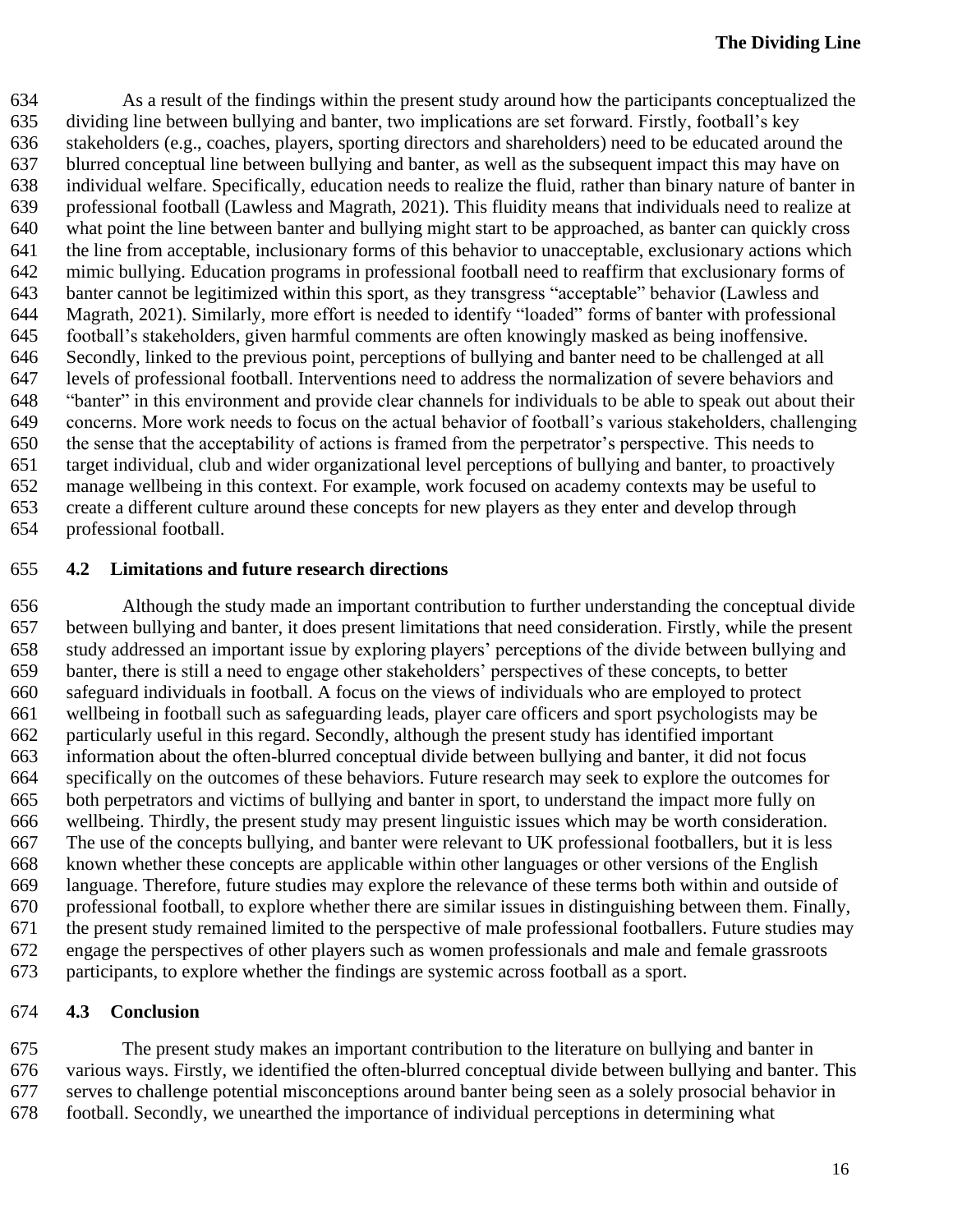appropriate behavior is. This provides important information around the need to focus on these

perceptions and avoid binary classifications of bullying and banter. Finally, we identified the importance

of the culture of professional football in shaping perceptions of these behaviors. It is hoped that the

present findings provide important information which can educate those in sport around the concepts of

bullying and banter, whilst at the same time informing the future development of safeguarding and

welfare programs.

#### **5 Data Availability Statement**

 The datasets presented in this article are not readily available because of the nature of this research, participants of this study did not agree for their data to be shared publicly, so supporting data is not available.

#### **6 Conflict of Interest**

 The authors declare that the research was conducted in the absence of any commercial or financial relationships that could be construed as a potential conflict of interest.

## **7 Author Contributions**

 All the authors listed have made a substantial, direct, and intellectual contribution to the work, and approved it for publication. The lead author prepared the original draft of the manuscript and led the study's administration and investigation. The other authors supervised, reviewed, and edited this work.

#### **8 Acknowledgments**

 The authors would like to thank both the gatekeepers and their associated clubs for allowing access to a hard-to-reach sample in relation to a potentially sensitive topic matter. The authors would also like to acknowledge that data within the study have been published as part of the lead author's doctoral study.

## **9 References**

- Baar, P., and Wubbels, T. (2013). Peer aggression and victimization: Dutch sports coaches' views and practices. *The Sport Psychologist* 27**,** 380-389. [https://doi.org/10.1123/tsp.27.4.380.](https://doi.org/10.1123/tsp.27.4.380)
- Cleland, J. (2016). "Racism," in *Studying Football,* eds. E. Cashmore & K. Dixon. (Abingdon, Oxon: Routledge), 64-80.
- Connell, R. (2008). Masculinity construction and sports in boys' education: A framework for thinking about the issue. *Sport, Education and Society* 13(2)**,** 131-145. 707 https://doi:10.1080/13573320801957053.
- Conroy, D., and de Visser, R. (2013). The importance of authenticity for student non-drinkers: An interpretative phenomenological analysis. *Journal of Health Psychology* 20(11)**,** 1483-1493. https://doi: 10.1177/1359105313514285.
- Dwyer, A., Heary, C., Ward, M., and MacNeela, P. (2019). Adding insult to brain injury: young adults' experiences of residing in nursing homes following acquired brain injury. *Disability and Rehabilitation* 41(1)**,** 33-43. https://doi:10.1080/09638288.2017.1370732.
- Edwards, C.N., and Jones, R.L. (2018). Humour in sports coaching: 'It's a funny old game'. *Sociological Research Online* 00(0)**,** 1-19. doi: [https://doi.org/10.1177%2F1360780418780047.](https://doi.org/10.1177%2F1360780418780047)
- Hughes, R., and Coakley, J. (1991). Positive deviance among athletes: The implications of overconformity to the sport ethic. *Sociology of Sport Journal* 8(4)**,** 307-325.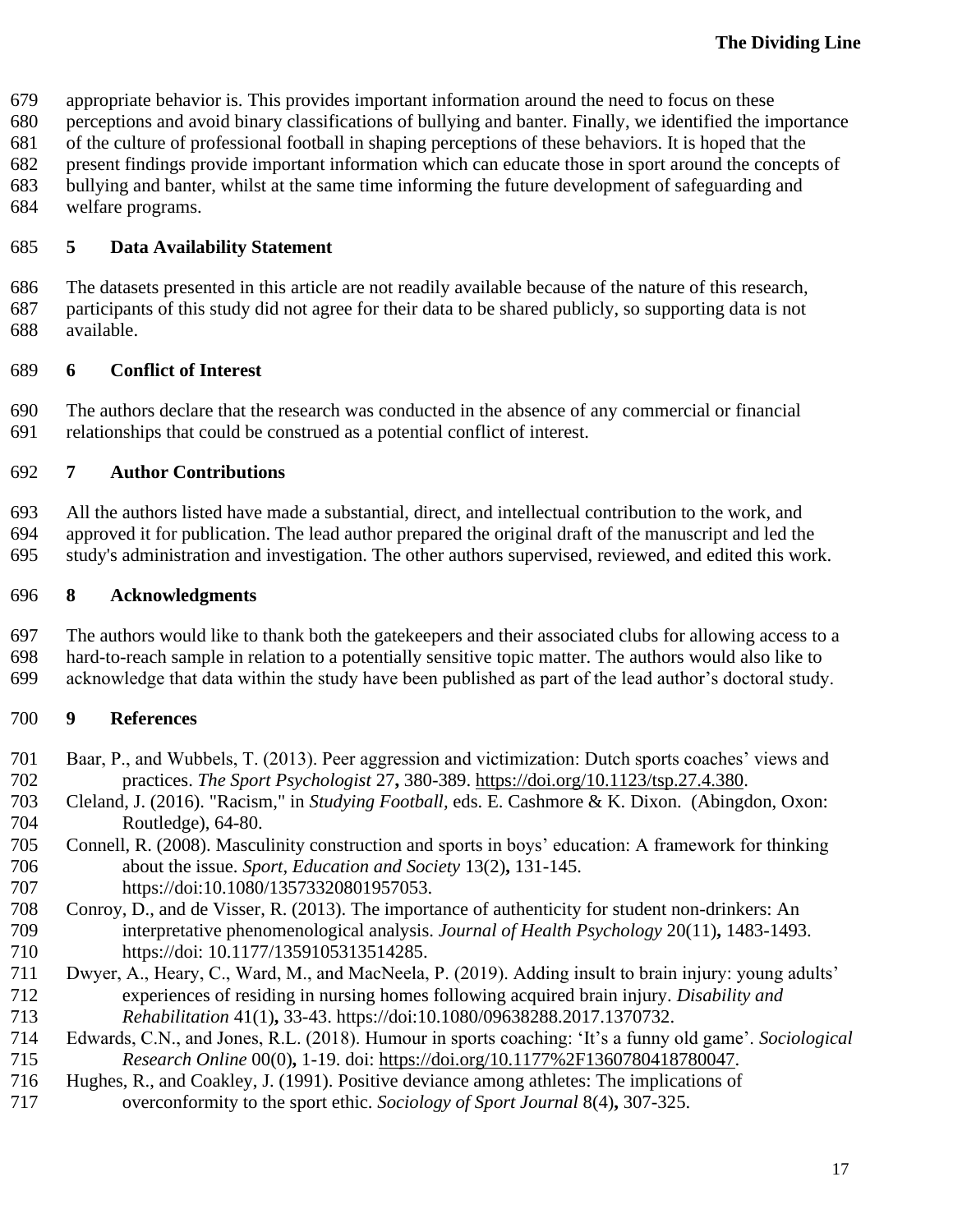Hylton, K. (2018). I'm not joking! The strategic use of humour in stories of racism. *Ethnicities* 18(3)**,** 327–343. [https://doi.org/10.1177/1468796817743998.](https://doi.org/10.1177/1468796817743998) Kennedy, E. (2000). "You talk a good game": Football and masculine style on british television. *Men and Masculinities* 3(1)**,** 57-84. https://doi:10.1177/1097184X00003001003. Kerr, G.A., Jewett, R., Macpherson, E., and Stirling, A.E. (2016). Student athletes' experiences of bullying on intercollegiate teams. *Journal for the Study of Sports and Athletes in Education* 10(2)**,** 132-149. https://doi.org/10.1080/19357397.2016.1218648. Kowalski, R.M. (2000). "I was only kidding!": Victims' and perpetrators' perceptions of teasing. *Personality and Social Psychology Bulletin* 26(2)**,** 231-241. [https://doi.org/10.1177/0146167200264009.](https://doi.org/10.1177/0146167200264009) Lave, J., and Wenger, E. (1991). *Situated learning: Legitimate peripheral participation.* Cambridge University Press. Lawless, W., and Magrath, R. (2021). Inclusionary and exclusionary banter: English club cricket, inclusive attitudes and male camaraderie. *Sport in Society* 24(8)**,** 1493-1509. https://doi: 10.1080/17430437.2020.1819985. Leary, M.R., and Kowalski, R.M. (1990). Impression management: A literature review and two- component model. *Psychological Bulletin* 107(1)**,** 34-47. [http://dx.doi.org.hallam.idm.oclc.org/10.1037/0033-2909.107.1.34.](http://dx.doi.org.hallam.idm.oclc.org/10.1037/0033-2909.107.1.34) Mawson, A., Berry, K., Murray, C., and Hayward, M. (2011). Voice hearing within the context of hearers' social worlds: An interpretative phenomenological analysis. *Psychology and Psychotherapy: Theory, Research and Practice* 84(3)**,** 256-272. [https://doi.org/10.1348/147608310X524883.](https://doi.org/10.1348/147608310X524883) McGraw, A.P., and Warren, C. (2010). Benign violations: Making immoral behavior funny. *Psychological Science* 21(8)**,** 1141-1149. https://doi:10.1177/0956797610376073. Newman, J.A., Eccles, S., Rumbold, J.L., and Rhind, D.J.A. (2021a). When it is no longer a bit of banter: Coaches' perspectives of bullying in professional soccer. *International Journal of Sport and Exercise Psychology***,** 1-18. https://doi:10.1080/1612197X.2021.1987966. Newman, J.A., Warburton, V.E., and Russell, K. (2021b). Conceptualizing bullying in adult professional football: A phenomenological exploration. *Psychology of Sport and Exercise***,** 101883. doi: [https://doi.org/10.1016/j.psychsport.2021.101883.](https://doi.org/10.1016/j.psychsport.2021.101883) Nizza, I.E., Farr, J., and Smith, J.A. (2021). Achieving excellence in interpretative phenomenological analysis (IPA): Four markers of high quality. *Qualitative Research in Psychology* 18(3)**,** 369-386. https://doi: 10.1080/14780887.2020.1854404. Olewus, D. (1993). *Bullying at school: What we know and what we can do.* New York: Wiley-Blackwell. Oliver, M., and Parker, A. (2019). Safeguarding, chaplaincy and English professional football. *Religions* https://10(10).doi:10.3390/rel10100543. Parker, A. (2006). Lifelong learning to labour: Apprenticeship, masculinity and communities of practice. *British Educational Research Journal* 32(5)**,** 687-701. [https://doi.org/10.1080/01411920600895734.](https://doi.org/10.1080/01411920600895734) Parker, A., and Manley, A. (2016). "Identity," in *Studying Football,* eds. E. Cashmore & K. Dixon. (Abingdon, Oxon: Routledge), 97-112. Pitchford, A., Brackenridge, C., Bringer, J.D., Cockburn, C., Nutt, G., Pawlaczek, Z., et al. (2004). Children in football: Seen but not heard. *Soccer and Society* 5(1)**,** 43-60. [https://doi.org/10.1080/14660970512331390994.](https://doi.org/10.1080/14660970512331390994) Smith, B., and McGannon, K.R. (2018). Developing rigor in qualitative research: Problems and opportunities within sport and exercise psychology. *International Review of Sport and Exercise Psychology* 11(1)**,** 101-121. https://doi: 10.1080/1750984X.2017.1317357. Smith, J.A. (2016). "Interpretative phenomenological analysis in sport: Getting experience," in *Routldege Handbook of Qualitative Research in Sport and Exercise,* eds. A.C. Sparkes & B. Smith. (London: Taylor and Francis), 219-229.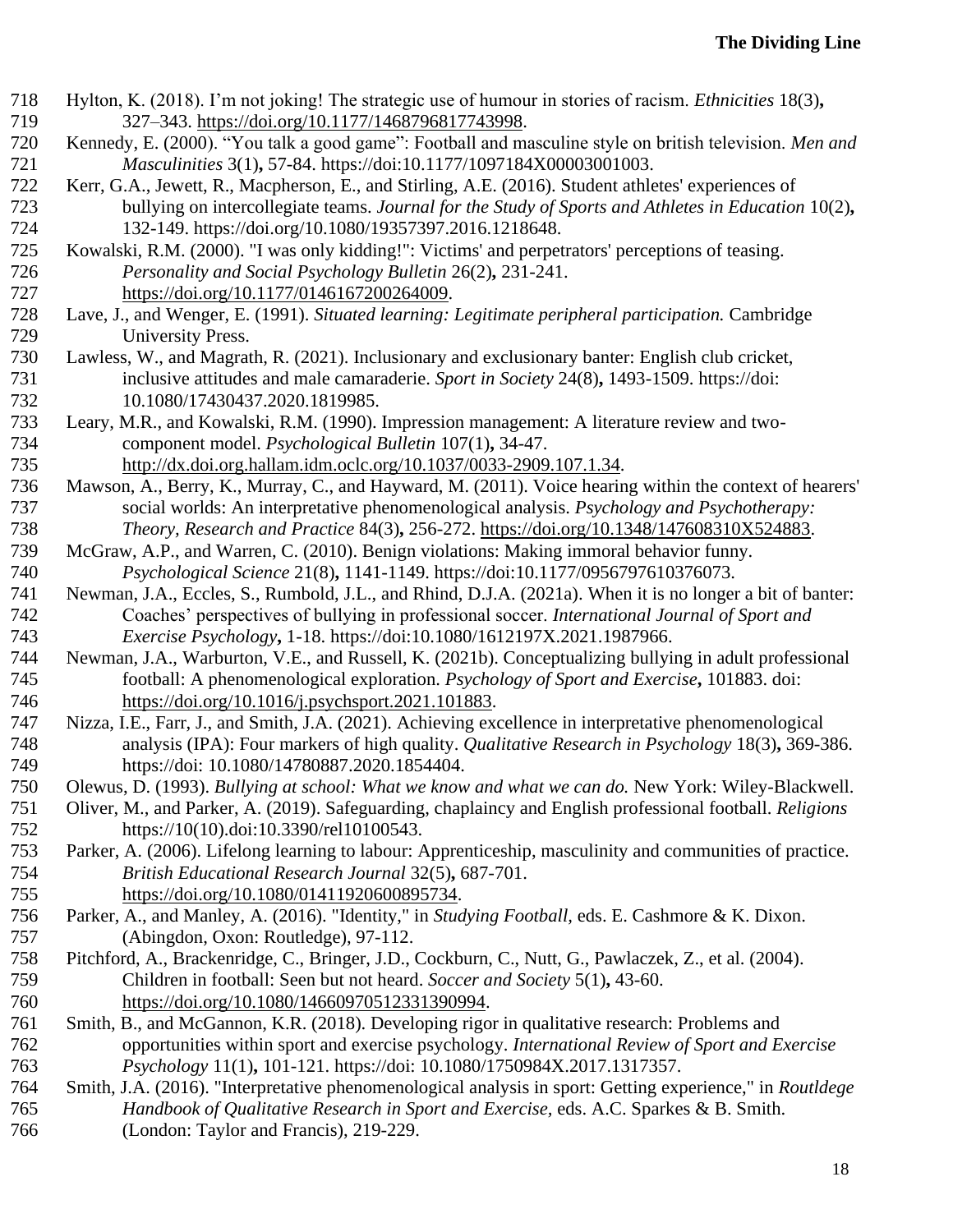| 767 | Smith, J.A., Flowers, P., and Larkin, M. (2009). Interpretative phenomenological analysis: Theory,           |
|-----|--------------------------------------------------------------------------------------------------------------|
| 768 | method and research. London: Sage.                                                                           |
| 769 | Smith, J.A., and Osborn, M. (2006). "Interpretative phenomenological analysis," in <i>Qualitative</i>        |
| 770 | Psychology: A Practical Guide to Research Methods, ed. J.A. Smith. (London: Sage), 51-80.                    |
| 771 | Steer, O.L., Betts, L.R., Baguley, T., and Binder, J.F. (2020). "I feel like everyone does it"- adolescents' |
| 772 | perceptions and awareness of the association between humour, banter, and cyberbullying.                      |
| 773 | Computers in Human Behavior 108, 106297. https://doi.org/10.1016/j.chb.2020.106297.                          |
| 774 | Stirling, A.E. (2009). Definition and constituents of maltreatment in sport: Establishing a conceptual       |
| 775 | framework for research practitioners. British Journal of Sports Medicine 43, 1091–1099.                      |
| 776 | http://dx.doi.org/10.1136/bjsm.2008.051433.                                                                  |
| 777 | Thornberg, R., and Knutsen, S. (2011). Teenagers' explanations of bullying. Child and Youth Care Forum       |
| 778 | 40, 177-192. https://doi:10.1007/s10566-010-9129-z.                                                          |
| 779 | Thornberg, R., Rosenqvist, R., and Johansson, P. (2012). Older teenagers' explanations of bullying. Child    |
| 780 | and Youth Care Forum 41(4), 327-342. https://doi:10.1007/s10566-012-9171-0.                                  |
| 781 | Volk, A.A., Dane, A.V., and Marini, Z.A. (2014). What is bullying? A theoretical redefinition.               |
| 782 | Developmental Review 34(4), 327-343. https://doi.org/10.1016/j.dr.2014.09.001.                               |
| 783 | Wagstaff, C.R.D., Martin, L.J., and Thelwell, R.C. (2017). Subgroups and cliques in sport: A longitudinal    |
| 784 | case study of a rugby union team. <i>Psychology of Sport and Exercise</i> 30, 164-172.                       |
| 785 | https://doi.org/10.1016/j.psychsport.2017.03.006.                                                            |
| 786 | Wills, T.A. (1981). Downward comparison principles in social psychology. Psychological Bulletin 90(2),       |
| 787 | 245-271. http://dx.doi.org.hallam.idm.oclc.org/10.1037/0033-2909.90.2.245.                                   |